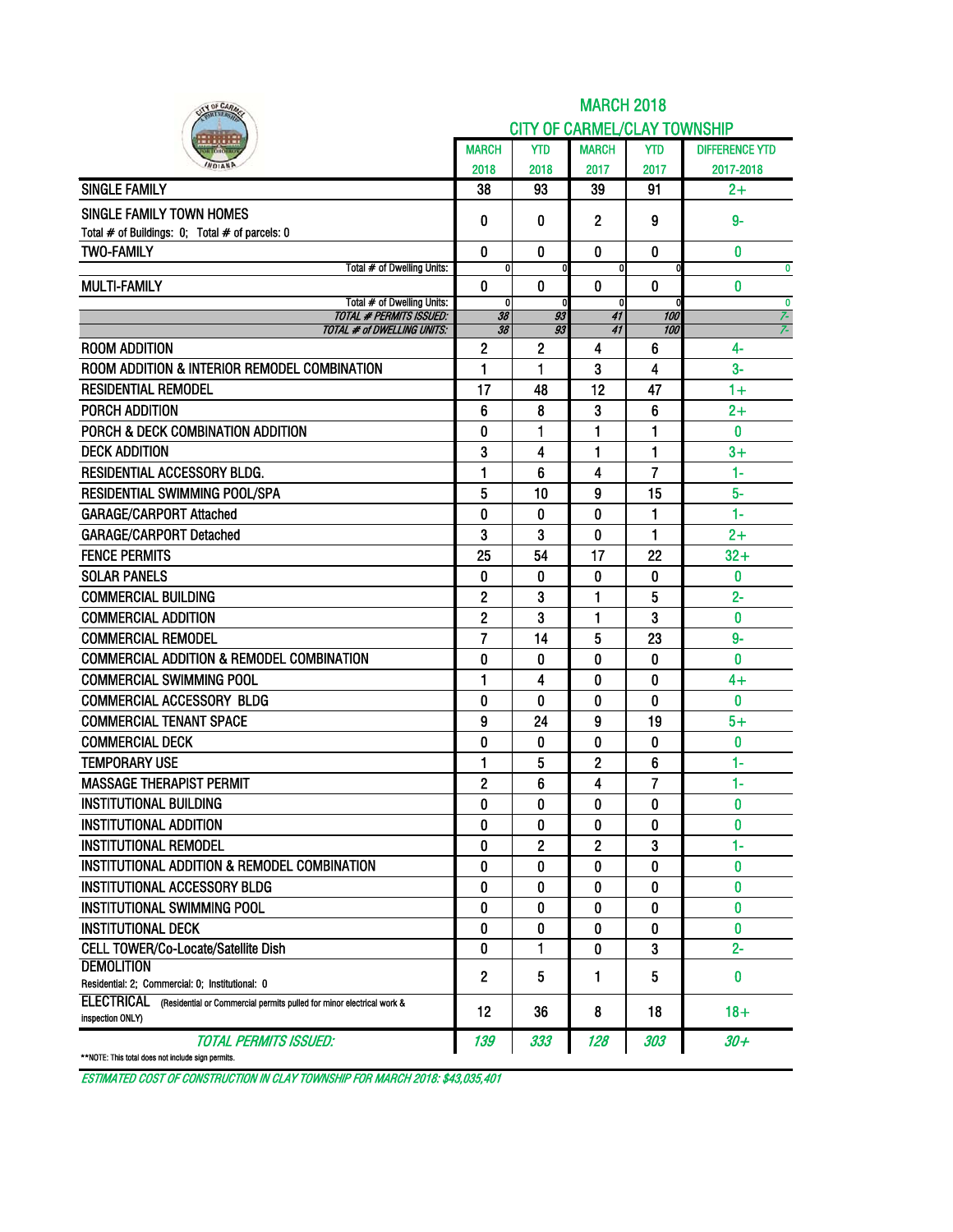# D.O.C.S. BUILDING PERMIT ACTIVITY MARCH 2018

COMMERCIAL, INSTITUTIONAL, & MULTI-FAMILY - NEW STRUCTURES, ACCESSORY BUILDINGS, ADDITIONS, TENANT FINISHES,REMODELS, POOLS, DECKS (Institutional includes churches, schools & public libraries)

| <b>Type of Construction</b>                                                                                                                                                                                                                                                                                                                                                                                                                                                                                                                                                                                                                                                                                                                                                                                                                                                                                                                                       | Total Permits Issued |
|-------------------------------------------------------------------------------------------------------------------------------------------------------------------------------------------------------------------------------------------------------------------------------------------------------------------------------------------------------------------------------------------------------------------------------------------------------------------------------------------------------------------------------------------------------------------------------------------------------------------------------------------------------------------------------------------------------------------------------------------------------------------------------------------------------------------------------------------------------------------------------------------------------------------------------------------------------------------|----------------------|
| <b>PERMITS ISSUED</b>                                                                                                                                                                                                                                                                                                                                                                                                                                                                                                                                                                                                                                                                                                                                                                                                                                                                                                                                             |                      |
| <b>COMMERCIAL NEW STRUCTURE:.</b><br>• Goodman Campbell Medical Office Building, 13345 Illinois St.<br>• Hyatt Place Hotel, 12045 N. Illinois St.                                                                                                                                                                                                                                                                                                                                                                                                                                                                                                                                                                                                                                                                                                                                                                                                                 |                      |
| • Bub's Burgers and Ice Cream Pergola, 210 W. Main St.<br>• Bar Louie Pergola, 1111 W. Main St. #                                                                                                                                                                                                                                                                                                                                                                                                                                                                                                                                                                                                                                                                                                                                                                                                                                                                 |                      |
| • Invesque, 211 W. Main St. $#400$<br>• Center for Sight, 3985 W. 106 <sup>th</sup> St. #120<br>• Rare Bird, 200 S. Rangeline Rd. #244<br>• LoanDepot.com, 12411 Pennsylvania St. #110<br>• Liberty Mutual Insurance, 450 E. 96 <sup>th</sup> St. 4 <sup>th</sup> Floor<br>• Morgan Stanley Wealth Management, 800 E. 96 <sup>th</sup> St. 1 <sup>st</sup> & 4 <sup>th</sup> Floors<br>• Four Quadrants, 11939 N. Meridian St. 2 <sup>nd</sup> Floor<br>• Marcus & Millichap, 600 E. 96 <sup>th</sup> St. #500<br>• Dermatology, Inc., 13250 Hazel Dell Pkwy. #100<br>$\bullet$ Aces, 4140 W. 99 <sup>th</sup> St.<br>• Commerce Drive, 9660 Commerce Dr.<br>• Carmel St. Vincent Group Plastic Surgery, 13450 N. Meridian St.<br>• Which Wich, 4335 W. 106 <sup>th</sup> St. #1200<br>• Pies & Pints, 14550 Clay Terrace Blvd. #100<br>• Landlord Improvements, 14299 Clay Terrace Blvd. #160<br>• Carmel Senior Living Unit Conversion, 13390 Illinois St. #147 |                      |
| COMMERCIAL SWIMMING POOL:<br>• Woodland Springs Swimming Pool, 3535 E. 116 <sup>th</sup> St.                                                                                                                                                                                                                                                                                                                                                                                                                                                                                                                                                                                                                                                                                                                                                                                                                                                                      |                      |
| <b>COMMERCIAL CERTIFICATES OF OCCUPANCY ISSUED</b>                                                                                                                                                                                                                                                                                                                                                                                                                                                                                                                                                                                                                                                                                                                                                                                                                                                                                                                |                      |
| <b>COMMERCIAL NEW STRUCTURE</b><br>• Olivia on Main Retail Shell, 1111 W. Main St.<br>· Olivia on Main Parking Garage, 1111 W. Main St.                                                                                                                                                                                                                                                                                                                                                                                                                                                                                                                                                                                                                                                                                                                                                                                                                           |                      |
| <b>COMMERCIAL ADDITION:.</b><br>· Olivia on Main Pool Deck, 1111 W. Main St.                                                                                                                                                                                                                                                                                                                                                                                                                                                                                                                                                                                                                                                                                                                                                                                                                                                                                      |                      |
| <b>COMMERCIAL TENANT FINISH / REMODEL:.</b><br>• GEICO, 101 W. 103 <sup>rd</sup> St. 3 <sup>rd</sup> Floor<br>• No Label at the Table, 111 W. Main St. #145<br>• Quontic Bank, 11595 N. Meridian St. 7 <sup>th</sup> Floor                                                                                                                                                                                                                                                                                                                                                                                                                                                                                                                                                                                                                                                                                                                                        |                      |

*●* Cross Country Mortgage, 645 W. Carmel Dr. #170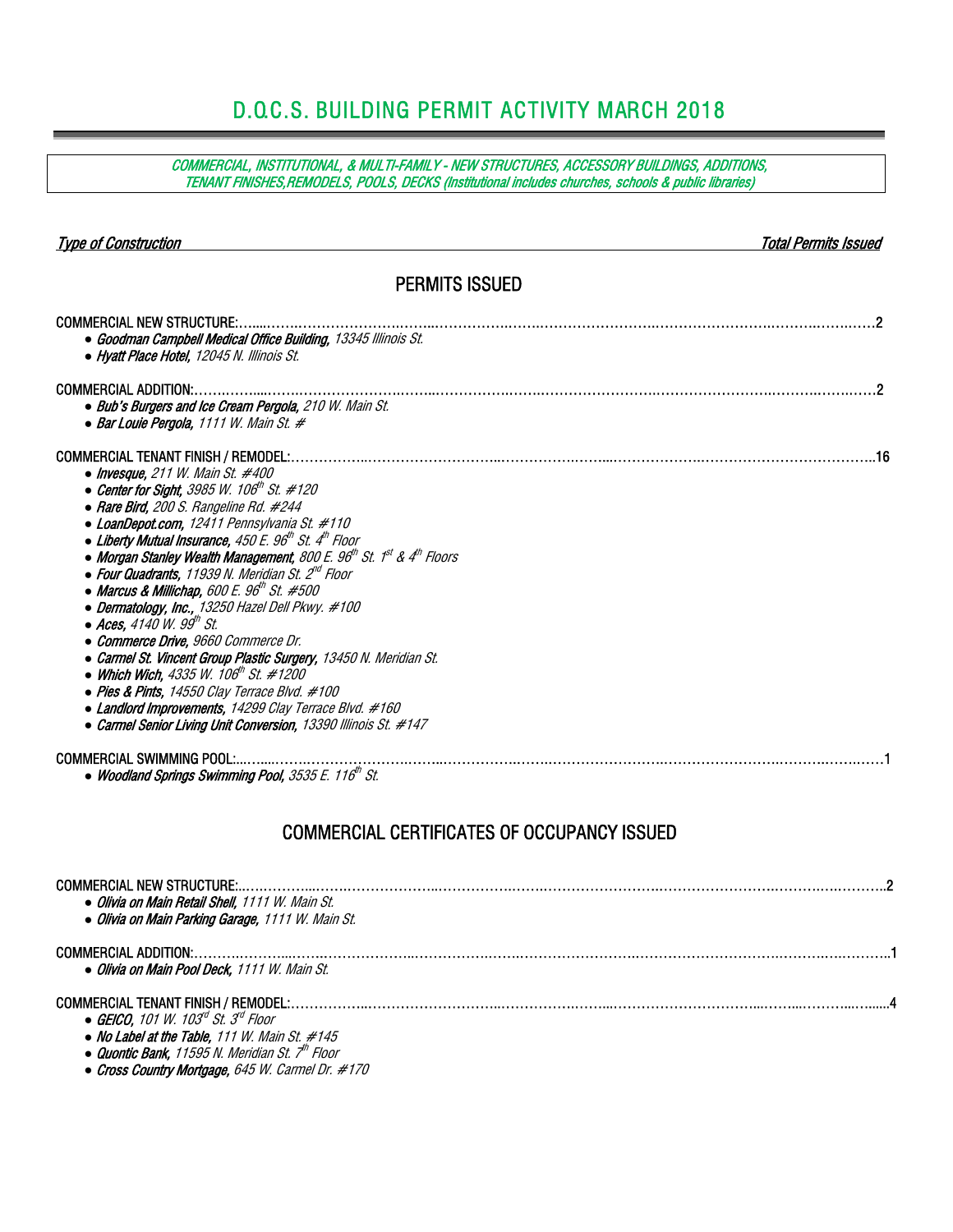|                                        | <b>MAR 2018</b> | <b>MAR 2017</b> |
|----------------------------------------|-----------------|-----------------|
| <b>TOTAL BUILDING PERMITS ISSUED:</b>  | 139             | 111             |
| TOTAL FENCE PERMITS ISSUED:            | 25              | 17              |
| <b>TOTAL SIGN PERMITS:</b>             | 36              | 17              |
| <b>BUILDING INSPECTIONS PERFORMED:</b> | 541             | 541             |
| <b>BUILDING PLAN REVIEWS:</b>          | 149             | 98              |
| PUBLIC REQUEST FOR INFORMATION (RFI):  | 35              | 42              |

### D.O.C.S. BUILDING & SIGN ACTIVITY MARCH 2018

## D.O.C.S. NEWS AND NOTES MARCH 2018

- *●* David Littlejohn attended the American Planning Association Indiana Chapter's Spring Conference March 1 in Muncie, IN, and also the National Bike Summit March 5-8 in Washington D.C.
- *●* Adrienne Keeling attended the Hamilton County Area Neighborhood Development meeting March 19 in Noblesville, IN.
- *●* Adam Schriner, David Rutti and Nick Mishler attended the International Code Council EduCode Conference March 19-23 in Las Vegas, NV.
- *●* Nick Mishler became a Certified Permit Technician on March 21 at the EduCode Conference.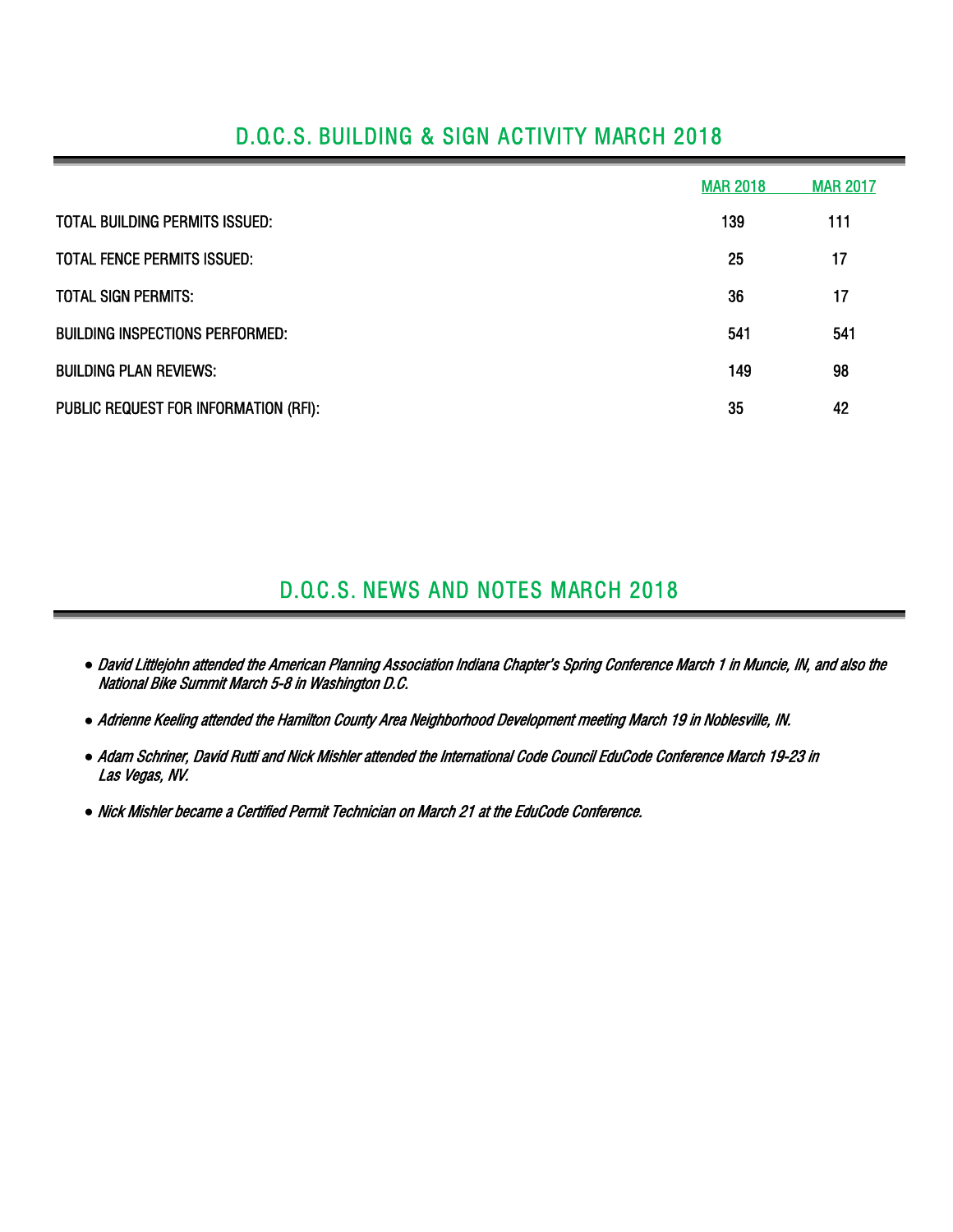# D.O.C.S. CODE ENFORCEMENT ACTIVITY MARCH 2018

#### CODE ENFORCEMENT TASK REPORT SUMMARY FOR MARCH 2018

| <b>COMPLAINTS RECEIVED</b><br>EMAIL<br>"MY CARMEL" APP<br><b>PHONE</b><br>REFERRAL<br><b>STAFF</b><br><b>WALK-IN</b> | TOTAL:<br>11<br>5<br>9<br>39<br>0 | <b>INSPECTION STATISTICS</b><br>NEW CASES<br>INITIAL INSPECTIONS<br>ABATEMENT<br>INITIAL VIOLATION NOTICE<br><b>RE-INSPECTIONS</b><br>CLOSED CASES |                                     |                                | TOTAL:<br>65<br>57<br>3<br>42<br>74<br>44 |
|----------------------------------------------------------------------------------------------------------------------|-----------------------------------|----------------------------------------------------------------------------------------------------------------------------------------------------|-------------------------------------|--------------------------------|-------------------------------------------|
| <b>INSPECTIONS BY AREA</b><br>NEW CASES<br>INITIAL INSPECTIONS<br><b>RE-INSPECTIONS</b><br>CLOSED CASES              | <b>WEST</b><br>5<br>14<br>b       | <b>CENTRAL</b><br>44<br>39<br>49<br>24                                                                                                             | <b>EAST</b><br>14<br>13<br>11<br>15 | TOTAL:<br>65<br>57<br>74<br>44 |                                           |

CODE ENFORCEMENT MONTHLY REPORT FOR MARCH 2018

| <b>TYPE OF COMPLAINT/VIOLATION</b> | <b>NEW CASES</b> | <b>TYPE OF COMPLAINT/VIOLATION</b>  | <b>NEW CASES</b> |
|------------------------------------|------------------|-------------------------------------|------------------|
| BUILDING CODE VIOLATIONS           | 5                | PROPERTY MAINTENANCE                | 44               |
| <b>COMMERCIAL VEHICLE</b>          | 11               | RECREATIONAL VEHICLE                | 6                |
| <b>DUMPSTER</b>                    | 2                | RIGHT-OF-WAY OBSTRUCTION            |                  |
| <b>FARM ANIMALS</b>                |                  | SIDEWALK                            | 0                |
| <b>FENCE VIOLATION</b>             | 6                | <b>SIGNS</b>                        | 87               |
| <b>GRASS OR WEEDS</b>              | 0                | TRASH/DEBRIS                        | 23               |
| <b>HOME OCCUPATION</b>             | 6                | UNSAFE BUILDING                     | 4                |
| NOISE REGULATIONS                  | 0                | VEHICLE ON DISPLAY, ON LAWN OR JUNK | 23               |
| OPEN AND ABANDONED                 | 4                | ZONING USE VIOLATIONS               |                  |
| OUTDOOR STORAGE                    | 2                | <b>OTHER</b>                        | 3                |
| PARKING IN LAWN/GREENBELT          | 9                | <b>TOTAL</b>                        | 237              |

FORECLOSURE MONITORING SUMMARY FOR MARCH 2018

|                               | <b>COMPLAINTS RECEIVED</b> |                | TOTAL:      |        |
|-------------------------------|----------------------------|----------------|-------------|--------|
|                               | <b>NEW CASES</b>           |                | 65          |        |
|                               | INITIAL INSPECTIONS        |                | 57          |        |
|                               | ABATEMENT                  |                | 3           |        |
|                               | INITIAL VIOLATION NOTICE   |                | 42          |        |
|                               | RE-INSPECTIONS             |                | 74          |        |
|                               | CLOSED CASES               |                | 44          |        |
| <b>FORECLOSURE STATISTICS</b> | <b>WEST</b>                | <b>CENTRAL</b> | <b>EAST</b> | TOTAL: |
| NEW CASES                     | 0                          |                |             |        |
| INITIAL INSPECTIONS           | 0                          |                | 0           |        |
| RE-INSPECTIONS                | 9                          | 8              | 10          | 27     |

CLOSED CASES 0 2 0 2 2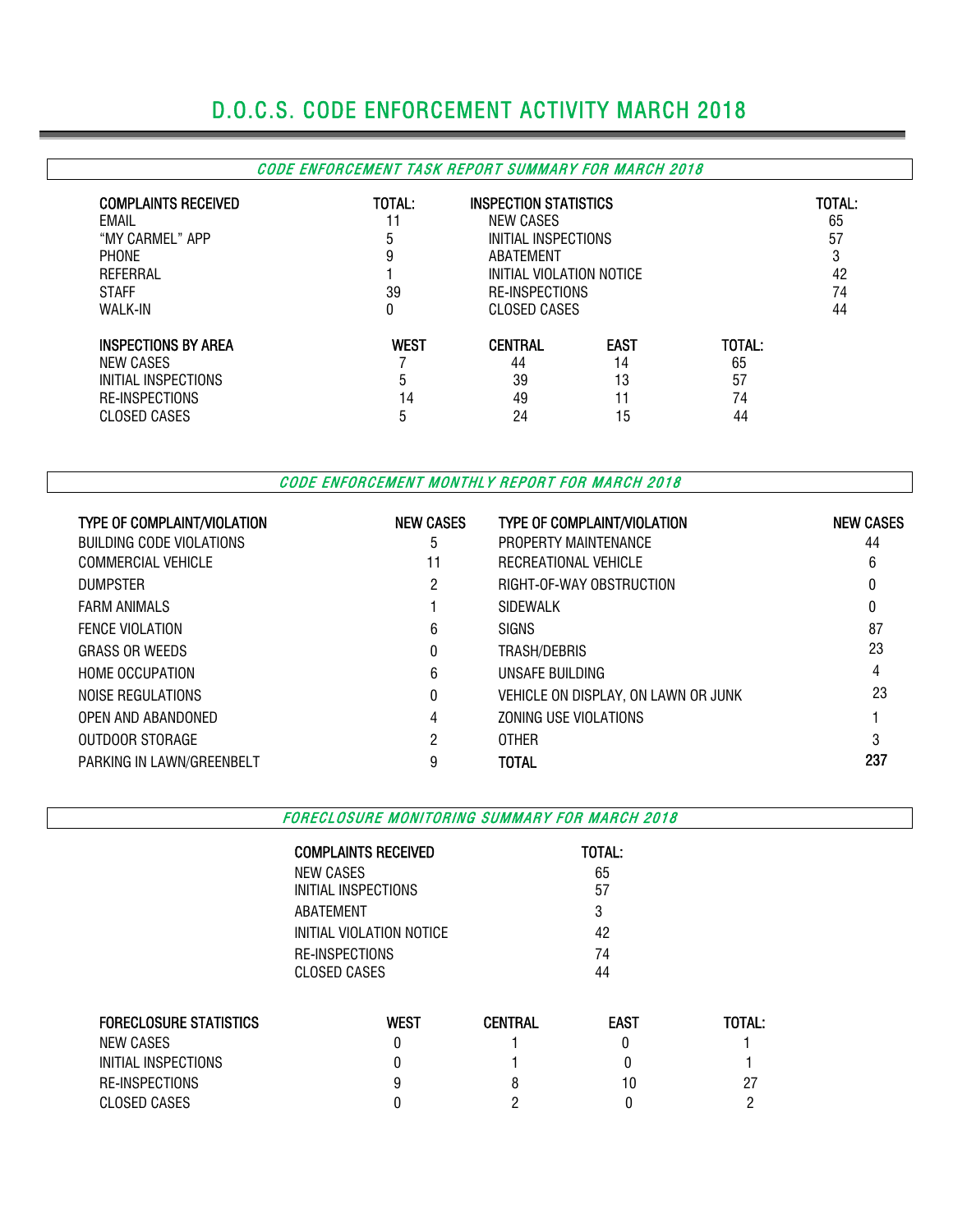### DEPARTMENT OF COMMUNITY SERVICES INCOME REPORT MARCH 1-31, 2018



| <b>TRANSACTION TYPE:</b>                                                     | <b>TRANSACTIONS:</b> |                      | <b>AMOUNT:</b> |
|------------------------------------------------------------------------------|----------------------|----------------------|----------------|
| BUILDING PERMITS: [Includes the fee for full Certificate of Occupancy (C/O)] | 109                  | \$                   | 141,054.68     |
| <b>DEMOLITION PERMITS:</b>                                                   | 2                    | \$                   | 414.00         |
| <b>LATE FEES:</b>                                                            | 1                    | \$                   | 1,044.00       |
| <b>MASSAGE THERAPIST PERMITS/RENEWALS:</b>                                   | 3                    | \$                   | 60.00          |
| RE-INSPECTION, ADDITIONAL INSPECTION, AND/OR TEMPORARY C/O:                  | 22                   | \$                   | 5,345.50       |
| PLAN AMENDMENT: (Commercial / Institutional)                                 | 1                    | \$                   | 335.00         |
| PLAN AMENDMENT: (Residential)                                                | 2                    | \$                   | 351.70         |
| <b>SPECIAL EVENT PERMITS:</b>                                                | 1                    | \$                   | 172.00         |
| TEMPORARY USE PERMITS/EXTENSIONS:                                            | 1                    | \$                   | 101.00         |
| <b>APPEALS:</b>                                                              | $\theta$             | \$                   |                |
| <b>DUPLICATE PLACARDS:</b>                                                   | 5                    | \$                   | 95.00          |
| <b>FENCE PERMITS:</b>                                                        | 13                   | \$                   | 650.00         |
| FENCE LIABILITY WAIVER: (Paid to Hamilton County)                            | 17                   | \$                   | 463.00         |
| <b>ABATEMENT:</b>                                                            | 0                    | \$                   |                |
| ADLS:                                                                        | 5                    | \$                   | 4,055.44       |
| <b>ADLS AMENDMENT:</b>                                                       | 0                    | \$                   |                |
| <b>COMMITMENT AMENDMENT:</b>                                                 | 0                    | \$                   |                |
| <b>DEVELOPMENT PLAN:</b>                                                     | 0                    | \$                   |                |
| DEVELOPMENT PLAN AMENDMENT:                                                  | 4                    | \$                   | 4,932.83       |
| <b>HPR REVIEW:</b>                                                           | $\bf{0}$             | \$                   |                |
| <b>ORDINANCE AMENDMENT:</b>                                                  | $\boldsymbol{0}$     | \$                   |                |
| <b>PLAT VACATE:</b>                                                          | 0                    | \$                   |                |
| <b>PRIMARY PLAT:</b>                                                         | 0                    | \$                   |                |
| PRIMARY PLAT AMENDMENT:                                                      | 0                    | \$                   |                |
| <b>PUD ORDINANCES:</b>                                                       | 0                    | \$                   |                |
| <b>REZONE:</b>                                                               | 1                    | \$                   | 5,278.15       |
| <b>ADDITIONAL WAIVER:</b>                                                    | 0                    | \$                   |                |
| <b>SDR SITE PLAN REVIEW:</b>                                                 | $\mathbf{1}$         | \$                   | 171.00         |
| <b>SECONDARY PLAT/REPLAT:</b>                                                | 1                    | \$                   | 352.00         |
| <b>SUBDIVISION WAIVER:</b>                                                   | 0                    | \$                   |                |
| <b>MISC. ZONING WAIVER:</b>                                                  | 0                    | \$                   |                |
| TAC ONLY:                                                                    | 0                    | \$                   |                |
| <b>DEVELOPMENT STANDARDS VARIANCE:</b>                                       | 4                    | \$                   | 3,277.00       |
| <b>HEARING OFFICER REVIEW:</b>                                               | $\pmb{0}$            | \$                   | $\blacksquare$ |
| <b>SPECIAL EXCEPTION VARIANCE:</b>                                           | 0                    | \$                   |                |
| SPECIAL USES: (Includes Special Use Amendments)                              | 0                    | \$                   |                |
| <b>USE VARIANCE:</b>                                                         | 1                    | \$                   | 1,780.00       |
| <b>SIGN PERMITS:</b>                                                         | 31                   | \$                   | 6,923.26       |
| ZONING DETAILS/LETTER:                                                       | 2                    | \$                   | 206.00         |
| PARK & RECREATION IMPACT FEE (PRIF):                                         | 35                   | \$                   | 87,600.00      |
| TOTALS:                                                                      |                      |                      |                |
| GENERAL FUND #101:                                                           |                      | \$                   | 177,061.56     |
| PRIF ACCOUNT # 106:                                                          |                      | \$                   | 87,600.00      |
| UTILITY FEES: (Sewer/Water permits)                                          |                      | \$                   | 105,044.00     |
| <b>TOTAL DEPOSIT:</b>                                                        |                      | \$                   | 369,705.56     |
| Last Month's General Fund Deposit:                                           |                      | \$                   | 104,778.49     |
| Last Month's Total Deposit:                                                  |                      | $\overline{\bullet}$ | 223,405.49     |

NOTE: Receipts were deposited for 21 business days this month.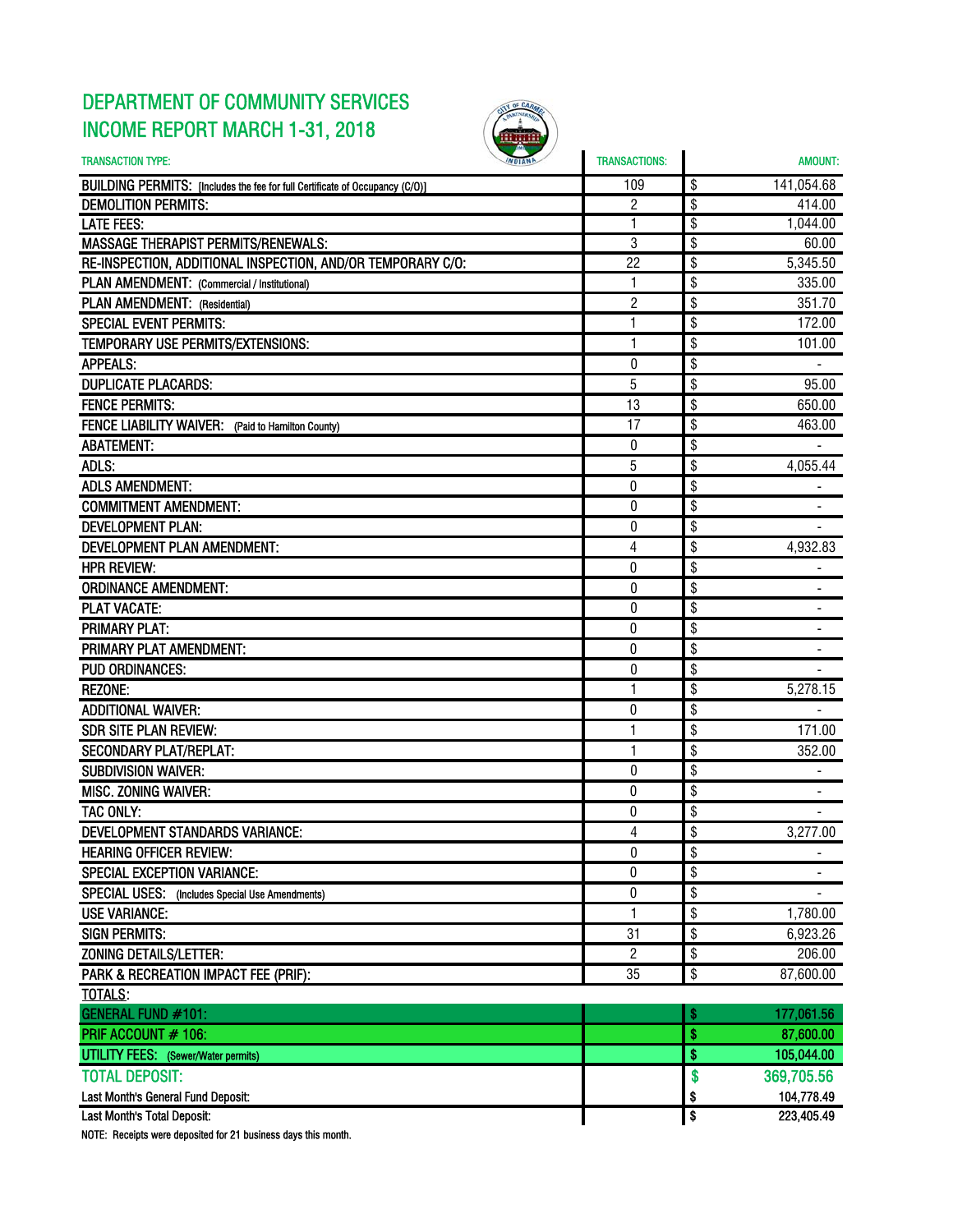### **City of Carmel Monthly Permits Issued Page 1**

| Issue<br>Date | Status | Permit<br>NO. | Subdiv Name                        | <b>Property Address</b>     | Permit Type Description             | Estimated<br>Cost of<br>Constructio | Sq Ft    | <b>Contractor Name</b>                       | <b>Contractor Address</b>       | Cont.City                 | Cont.<br><b>State</b> | Cont.<br>Zip | Cont.Phone    | Propety Owner (as listed<br>per applicant) | Owner Adrs                                           | Owner City                      | Owner<br>State | Owner<br>Zip |
|---------------|--------|---------------|------------------------------------|-----------------------------|-------------------------------------|-------------------------------------|----------|----------------------------------------------|---------------------------------|---------------------------|-----------------------|--------------|---------------|--------------------------------------------|------------------------------------------------------|---------------------------------|----------------|--------------|
| 03/01/18      |        | 8020156       |                                    | 48 4TH ST SW                | <b>LECTRICAL PERMIT/INSPECTION</b>  | \$0                                 | $\Omega$ | RIETH RILEY CONSTRUCTION                     | <b>743 COMMERCIAL DR</b>        | <b>VDIANAPOLIS</b>        |                       | 46222        | 317) 297-0056 | <b>ITY OF CARMEL</b>                       | <b>ONE CIVIC SQUARE</b>                              | CARMEL                          |                | 46032        |
|               |        | 8030003       | <b>CARMEL STATION</b>              | 609 ABERDEEN ST             | ENCE PERMIT/INSPECTION              | \$0                                 | $\Omega$ | LOWES HOME IMPROVEMENT                       | 4598 LOWES WAY                  | <b>ARMEL</b>              |                       | 16033        |               | <b>IN ZHAO</b>                             | 8801 SPINNAKER CT                                    | <b>INDIANAPOLIS</b>             |                | 46256        |
| 03/02/18      |        | 8010074       |                                    | <b>VORK DONE IN CLIENTS</b> | <b>MASSAGE THERAPIST PERMIT</b>     | \$0                                 | $\Omega$ | CLARK, TINISHA                               | 1004 WATERLILLY CT              | <b>NDIANAPOLIS</b>        |                       | 16254        |               | ELF OWNED BUSINESSS                        | VORK DONE IN CLIENTS HOMES                           | CARMEL                          |                | 46032        |
|               |        | 8020017       | <b>IDGE AT THE LEGACY, THE</b>     | 4511 ARNETT DR              | RESIDENTIAL SINGLE FAMILY DWELLING  | \$473,995                           | 5.632    | *CALATLANTIC HOMES                           | 025 NORTH RIVER RD, SUITE 100   | NDIANAPOLI                |                       | 46240        | 317) 846-2783 | ALATLANTIC                                 | 9025 N RIVER RD                                      | <b>INDIANAPOLIS</b>             |                | 46240        |
|               |        | 8020136       | <b>AKESIDE PARK</b>                | 3894 FOUR SEASONS WAY       | RESIDENTIAL REMODEL                 | \$90,000                            | 600      | WILLIAM GORDON GROUP                         | 2371 GLEBE ST                   | ARMEL                     |                       | 16032        | 317) 361-3191 | EHM, JEFFREY D & DANA M                    | 3894 FOUR SEASONS WAY                                | CARMEL                          |                | 46074        |
|               |        | 8020139       | COOL CREEK NORTH                   | <b>355 STANTON CT</b>       | RESIDENTIAL ADDITION-ROOM(S)        | \$20,000                            | 440      | MILLWOOD HOMES                               | PO BOX 3024                     | ARMEI                     |                       | 46082        | 317) 443-8107 | HITCOMB, THOMAS                            | 855 STANTON CT                                       | CARMEL                          |                | 46033        |
|               |        | 8020148       | <b>/EST CARMEL CENTER</b>          | 3985 W 106 ST               | <b>WALL SIGN PERMANENT</b>          | \$0                                 |          | A SIGN BY DESIGN                             | P.O. BOX 691                    | <b>IONSVILLE</b>          |                       | 46077        | 317) 876-7900 | <b>NKNOWN</b>                              |                                                      |                                 |                |              |
|               |        | 8020155       | <b>DEN GLEN</b>                    | 1619 EDEN GLEN DR           | FENCE PERMIT/INSPECTION             | \$0                                 | $\Omega$ | AMERIFENCE                                   | 4340 HULL STREET                | NDIANAPOLIS               |                       | 46226        |               | BRIAN & ROBYN KAVANAGH                     | 1619 EDEN GLEN DR                                    | CARMEL                          |                | 46033        |
|               |        | 8030004       |                                    | 11 W MAIN ST - RETAIL       | <b>VALL SIGN PERMANENT</b>          | \$0                                 | 29       | A SIGN BY DESIGN                             | P.O. BOX 691                    | <b>IONSVILLE</b>          |                       | 16077        | 317) 876-7900 | <b>IONON &amp; MAIN, LLC</b>               | 12156 N MERIDIAN ST                                  | CARMEL                          |                | 46032        |
|               |        | 8030005       |                                    | 1036 N MICHIGAN RD          | <b>WALL SIGN PERMANENT</b>          | \$0                                 | 52       | IMAGE 360                                    | 3948 ST PETER ST                | NDIANAPOLIS               |                       | 46227        | 317) 300-1780 | DF MICHIGAN ROAD LLC                       | 14542 INTEGRITY CT                                   | CARMEL                          |                | 46033        |
|               |        | 8030006       |                                    | 036 N MICHIGAN RD           | <b>GROUND SIGN PERMANENT</b>        | \$0                                 |          | <b>IMAGE 360</b>                             | 948 ST PETER ST                 | <b>VDIANAPOLIS</b>        |                       | 16227        | 317) 300-1780 | OF MICHIGAN ROAD LLC                       | 4542 INTEGRITY CT                                    | CARMEI                          |                | 46033        |
|               |        | 803001        | <b>SPRINGMILL PONDS</b>            | 4090 DOUBLETREE LN          | FENCE PERMIT/INSPECTION             | \$0                                 | $\Omega$ | BULLSEYE FENCE DESIGN INC                    | PO BOX 941                      | <b>VOBLESVILLE</b>        |                       | 16061-094    | 317) 774-0197 | <b>ENNIFER WOODS</b>                       | 14090 DOUBLETREE LANE                                | CARMEL                          |                | 46032        |
| 03/05/18      |        | 8020063       |                                    | 11 W MAIN ST - #400         | COMMERCIAL TENANT FINISH            | \$450,000                           | 8,429    | <b>GARMONG CONSTRUCTION</b>                  | 988 N MICHIGAN RD               | <b>VDIANAPOLIS</b>        |                       | 16228        | 317) 682-1001 | ONON & MAIN II C                           | 12156 N MERIDIAN ST                                  | CARMEL                          |                | 46032        |
|               |        | 8020071       | <b>VEST CARMEL CENTER</b>          | 3985 W 106 ST #120          | COMMERCIAL REMODEL                  | \$101,000                           | 946      | <b>BLAZE CONSTRUCTION</b>                    | 10411 N COLLEGE AVE             | <b>NDIANAPOLIS</b>        |                       | 46280        | 317) 580-1008 | EFHOROUZ, MICHAEL                          | 3985 W 106TH ST                                      | CARMEL                          |                | 46032        |
|               |        | 8020075       |                                    | 200 S RANGE LINE RD #244    | COMMERCIAL REMODEL                  | \$128,272                           | 3,176    | SIGNATURE CONSTRUCTION, LLC                  | 385 CITY CENTER DR #100         | ARMEL                     |                       | 46032        | 317) 945-7915 | <b>VDIANA DESIGN CENTER LLC</b>            | 770 THIRD AVE SW                                     | CARMEL                          |                | 46032        |
|               |        | 8030013       | VOODFIELD                          | 995 WOODFIELD DR            | FENCE PERMIT/INSPECTION             | \$0                                 | $\Omega$ | AMERIFENCE                                   | <b>1340 HULL STREET</b>         | <b>VDIANAPOLIS</b>        |                       | 46226        |               | RIAN & JENNIFER HENSON                     | 995 WOODFIELD DR                                     | CARMEL                          |                | 46033        |
|               |        | 8030018       | <b>SPRINGMILL STREAMS</b>          | 2918 BRIGHTON AVE           | <b>ELECTRICAL PERMIT/INSPECTION</b> | \$0                                 | $\Omega$ | <b>ROUSH ELECTRIC</b>                        | 153 E 106TH ST                  | ARMEL                     |                       | 46032        | 317) 716-0862 | <b>IILLER, DANELLE</b>                     | 12918 BRIGHTON AVE                                   | CARMEL                          |                | 46032        |
|               |        | 8030019       | <b>HEATHER KNOLL</b>               | 4572 HEATHER KNOLL PKWY     | ENCE PERMIT/INSPECTION              | \$0                                 | $\Omega$ | AMERIFENCE                                   | <b>1340 HULL STREET</b>         | <b>VDIANAPOLIS</b>        |                       | 46226        |               | ON & DANIELLE TEETZEL                      | 14572 HEATHER KNOLL PKWY                             | CARMEL                          |                | 46074        |
| 03/06/18      |        | 8020097       | <b>CLAY CORNER</b>                 | 3018 COREY AVE              | RESIDENTIAL SINGLE FAMILY DWELLING  | \$425,000                           | 5.774    | *PULTE HOMES OF INDIANA                      | 1590 N MERIDIAN ST #530         | <b>ARMEI</b>              |                       | 46032        | 317) 575-2350 | PULTE HOMES OF INDIANA                     | 1590 N MERIDIAN ST #530                              | CARMEL                          |                | 46032        |
|               |        | 8020102       | HE PRESERVE AT BEAR CREEK          | 4219 KODIAK DR              | RESIDENTIAL DECK ADDITION           | \$10,000                            | 356      | RHOTON, TROY                                 | 2445 BRADFORD CT                | <b>ISHERS</b>             |                       | 16037        | 317) 841-8702 | <b>FFNG</b>                                | 14219 KODIAK DR                                      | CARMEL                          |                | 46074        |
|               |        | 8020122       | UTUMN WOOD FARMS                   | 4572 AUTUMN WOOD DR         | RESIDENTIAL SINGLE FAMILY DWELLING  | \$412,632                           | 6.363    | HALLMARK HOMES INC                           | 433 E 53RD STRET                | NDERSON                   |                       | 16013        | 765) 644-6566 | ECKINPAUGH, JEREMY & JES                   | 10718 MORRISTOWN CT                                  | CARMEL                          |                | 46032        |
|               |        | 8020153       | ALLYN'S RIDGE                      | <b>4392 TRAHAN DRIVE</b>    | RESIDENTIAL SINGLE FAMILY DWELLING  | \$300,000                           | 7.621    | <b>*FISCHER HOMES</b>                        | 6602 E. 75TH ST STE 400         | <b>VDIANAPOLIS</b>        |                       | 16250        | 317) 348-2500 | <b>ISCHER HOMES</b>                        | 602 E. 75TH ST STE 400                               | <b>INDIANAPOLIS</b>             |                | 46250        |
|               |        | 8030028       | <b>JACKSON'S GRANT ON WILLIAMS</b> | JACKSONS GRANT BOULEVARD    | FENCE PERMIT/INSPECTION             | \$0                                 | $\Omega$ | K AND M FENCE LLP                            | 615 WEST EDGEWOOD AVE           | <b>VDIANAPOLIS</b>        |                       | 46217        |               |                                            | ACKSONS GRANT REAL ESTATE 3150 REPUBLIC BLVD N STE 3 | <b>TOLEDO</b>                   | <b>OH</b>      | 43615        |
|               |        | 8030047       | ROOKSHIRE VILLAGE                  | 2541 CHARING CROSS RD       | FENCE PERMIT/INSPECTION             | \$0                                 | $\Omega$ | THOMISON INTERIORS                           | 6024 BIRMINGHAM DR              | <b>VDIANAPOLIS</b>        |                       | 46235        |               | <b>OWEN, LOUIS</b>                         | 2541 CHARING CROSS RD                                | CARMEL                          |                | 46033        |
| 03/07/18      |        | 8020030       | ELAWARE COMMONS AT HAZEL           | 5660 OTTAWA PASS            | RESIDENTIAL PORCH ADDITION          | \$19,000                            | 240      | KD LANDSCAPING INC                           | <b>17377 LITTLE EAGLE CREEK</b> | VESTFIELD                 |                       | 46074        |               | <b>BRINKMAN, JUSTIN</b>                    | 5660 OTTAWA PASS                                     | CARMEL                          |                | 46033        |
|               |        | 8020095       | <b>EDGEWOOD</b>                    | 938 SPRUCE DR               | <b>ESIDENTIAL PORCH ADDITION</b>    | \$60,000                            | 208      | S B HAMILTON CO                              | 415 BADEN DR                    | <b>VDIANAPOLIS</b>        |                       | 16278        | 317) 809-7240 | YER RIP                                    | 1938 SPRUCE DR                                       | CARMEL                          |                | 46032        |
|               |        | 8020120       | ROOKED STICK ESTATES               | 1156 CROOKED STICK LN       | RESIDENTIAL ADDITION AND REMODEL    | \$850,000                           | 1.330    | CARRINGTON HOMES. INC                        | 3250 N 600 W                    | <b>ICCORDSVILL</b>        |                       | 16055        | 317) 336-8002 | <b>ESSUP, JON &amp; CATHY</b>              | 1156 CROOKED STICK LANE                              | CARMEL                          |                | 46032        |
|               |        | 8020121       | DEERFIELD                          | 808 DEERFIELD CIR           | RESIDENTIAL REMODEI                 | \$40,000                            | 246      | CASE DESIGN/REMODELING                       | 99 E CARMEL DR., STE 100        | ARME                      |                       | 16032        | 317) 846-2600 | ARLTON, PETER & JAMIE                      | 808 DEERFIELD CIRCLE                                 | CARMEL                          |                | 46032        |
|               |        | 8020123       | HADOW WOOD                         | 4458 CARLOW RUN             | RESIDENTIAL SINGLE FAMILY DWELLING  | \$359,000                           | 3,068    | *PULTE HOMES OF INDIANA                      | 1590 N MERIDIAN ST #530         | ARMEL                     |                       | 16032        | 317) 575-2350 | ULTE HOMES                                 | 11590 MERIDIAN ST N #530                             | CARMEL                          |                | 46032        |
|               |        | 8020130       | <b>VERBROOK FARMS</b>              | 4442 PEMBERTON LN           | RESIDENTIAL SINGLE FAMILY DWELLING  | \$398,556                           | 8.254    | <b>*FISCHER HOMES</b>                        | 602 E. 75TH ST STE 400          | NDIANAPOLI                |                       | 16250        | 317) 348-2500 | <b>ISCHER HOMES</b>                        | 6602 E. 75TH ST STE 400                              | <b>INDIANAPOLIS</b>             |                | 46250        |
|               |        | 8030014       | <b>HADOW WOOD</b>                  | 4462 FIR CT                 | RESIDENTIAL SINGLE FAMILY DWELLING  | \$432,000                           | 4.451    | *PULTE HOMES OF INDIANA                      | 1590 N MERIDIAN ST #530         | ARMEL                     |                       | 46032        | 317) 575-2350 | ULTE HOMES                                 | 1590 MERIDIAN ST N #530                              | CARMEL                          |                | 46032        |
|               |        | 8030048       | LUM CREEK RIDGE                    | 3091 DOUBLE EAGLE DR        | FENCE PERMIT/INSPECTION             | \$0                                 | $\Omega$ | AMERIFENCE                                   | <b>1340 HULL STREET</b>         | <b>VDIANAPOLIS</b>        |                       | 16226        |               | <b>NICHOLAS BRADLEY</b>                    | 13091 DOUBLE EAGLE DR                                | CARMEL                          |                | 46033        |
|               |        | 8030051       | COLLEGE MEADOWS                    | 0313 CARROLLTON AVE         | ELECTRICAL PERMIT/INSPECTION        | \$0                                 | $\Omega$ | INDY VOLTAGE ELECTRIC                        | <b>911 COREY LN</b>             | LAINFIELD                 |                       | 46168        |               | INDY VOLTAGE ELECTRIC                      | 911 COREY LN                                         | PLAINFIELD                      |                | 46168        |
| 03/08/18      |        | 8020116       | <b>ARMELWOOD</b>                   | 35 AUDUBON DR               | DEMOLITION                          | \$0                                 | $\Omega$ | <b>ACE PAVING</b>                            | <b>6211 MONTROSE LANE</b>       | VESTFIELD                 |                       | 16074        |               | <b>IRSH, GRANT</b>                         | 135 AUDUBON DR                                       | CARMEL                          |                | 46032        |
|               |        | 8020135       | <b>OVERBROOK FARMS</b>             | 4365 OVERBROOK DR           | RESIDENTIAL REMODEL                 | \$17,000                            | 700      | THE MASTERS MARK BUILDERS.                   | 1250 HIGHLAND LAKE WAY          | <b>ROWNSBURG</b> IN       |                       | 16112        | 317) 710-2720 | <b>JEWAYNE HOLMAN</b>                      | 14365 OVERBROOK DR                                   | CARMEL                          |                | 46074        |
|               |        | 8020137       |                                    | 10 W MAIN ST - PERGOLA      | COMMERCIAL ADDITION                 | \$115,000                           | 800      | FREY. MATT                                   | 3491 KINGSBURY DR               | <b>ARMEL</b>              |                       | 16032        | 317) 727-3371 | REY, MATT                                  | 12658 SHELBORNE RD                                   | CARMEL                          |                | 46032        |
|               |        | 8020151       | CAROLINA COMMONS                   | 0743 HICKORY CT             | RESIDENTIAL REMODE                  | \$12,000                            | 180      | TRUMP, KEITH                                 | 455 CENTRAL AVE                 | <b>NDIANAPOLIS</b>        |                       | 16240        | 317) 517-2108 | CHEITZER, KEN                              | 10743 HICKORY CT                                     | CARMEL                          |                | 46033        |
|               |        | 18030026      | <b>ADY HAMILTON ESTATES</b>        | 0940 BEECHWOOD DR E         | RESIDENTIAL REMODEL                 | \$37,000                            | 1.106    | <b>REFORMATION ELECTRIC</b>                  | 501 OAK BLVD S DR               | <b>SREENFIELD</b>         |                       | 16140        | 317) 643-1952 | <b>ENNER, SCOTT</b>                        | 10940 BEECHWOOD DR B                                 | <b>INDIANAPOLIS</b>             |                | 46280        |
|               |        | 18030054      |                                    | 1925 N MERIDIAN ST          | <b>EMPORARY USE SPECIAL EVENT</b>   | \$0                                 | $\Omega$ | ALL OCCASION TENT RENTAL INC                 | 557 W 150 W                     | <b>RANKI IN</b>           |                       | 46131        | 317) 422-8353 | ARMEL HOTEL, LLC                           | 4243 HUNT ROAD                                       | <b>CINCINNATI</b>               | OH             | 45242        |
|               |        | 8030059       |                                    | <b>VORK DONE IN CLIENTS</b> | MASSAGE THERAPIST PERMIT            | \$0                                 | $\Omega$ | CHENG, LINNA                                 | 109 S MARKET ST                 | <b>HORNTOWN</b>           |                       | 16071        | 765) 894-9369 | ELF OWNED BUSINESS                         | <b>NORK DONE IN CLIENTS HOMES</b>                    | CARMEL                          |                |              |
|               |        | 8030060       | <b>NOODLAND SPRINGS</b>            | 0 HORSESHOE LN              | FENCE PERMIT/INSPECTION             | \$0                                 | $\Omega$ | BULLSEYE FENCE DESIGN INC                    | PO BOX 941                      | <b>VOBLESVILLE</b>        |                       | 16061-0941   | 317) 774-0197 | ARON & STACY ELLSWORTH                     | 50 HORSESHOE LN                                      | CARMEL                          |                | 46033        |
|               |        | 8030065       | <b>/ILLAGE OF WESTCLAY</b>         | 814 MILFORD ST              | FENCE PERMIT/INSPECTION             | \$0                                 | $\Omega$ | BULLSEYE FENCE DESIGN INC                    | O BOX 941                       | <b>VOBLESVILLE</b>        |                       | 16061-0941   | 317) 774-0197 | <b>NKNOWN</b>                              |                                                      |                                 |                |              |
| 03/09/18      |        | 8020007       | <b>SPRINGMILL PONDS</b>            | 4024 SEDONA DR              | RESIDENTIAL SWIMMING POOL           | \$49,000                            | 2.100    | LEE LANDSCAPING                              | 733 WEST STATE ROAD 28          | <b>IPTON</b>              |                       | 46072        |               | TEFFEN, JOHN & CHRISTY                     | 4024 SEDONA DR                                       | CARMEL                          |                | 46032        |
|               |        | 8030016       |                                    | 2411 PENNSYLVANIA ST #110   | COMMERCIAL TENANT FINISH            | \$109,600                           | 2,838    | CAPITOL CONSTRUCTION                         | 1051 VILLAGE SQUARE LANE        | <b>ISHERS</b>             |                       | 46038        |               | OANDEPOT.COM                               | 26642 TOWNE CENTRE DR                                | <b>FOOTHILL</b><br><b>RANCH</b> |                | 92610        |
|               |        | 8030041       |                                    | 130 NW THIRD ST             | RESIDENTIAL REMODEL                 | \$320,000                           | 2.138    | <b>CUSTOM LIVING INC</b>                     | 5335 WINTHROP AVE               | <b>VDIANAPOLIS</b>        |                       | 46220        | 317) 289-5990 | ORNE, MIKE                                 | 130 3RD AVE NW                                       | CARMEL                          |                | 46032        |
|               |        | 8030071       | <b>/ILLAGE OF WESTCLAY</b>         | 2043 RHETTSBURY ST          | ELECTRICAL PERMIT/INSPECTION        | \$0                                 | $\Omega$ | <b>MISTER SPARKY</b>                         | 5561 W. 74TH ST                 | <b>NDIANAPOLIS</b>        |                       | 46268        | 317) 874-8748 | ORTER, LINDA                               | 2043 RHETTSBURY ST                                   | CARMEL                          |                | 46032        |
| 03/12/18      |        | 8010027       | <b>PRING FARMS</b>                 | <b>02 SHOEMAKER DR</b>      | FENCE PERMIT/INSPECTION             | \$0                                 |          | <b>AMERIFENCE</b>                            | 4340 HULL STREET                | NDIANAPOLIS <sup>IN</sup> |                       | 16226        |               | <b>ILL HUNGSBERG</b>                       | 402 SHOEMAKER DR                                     | CARMEL                          |                | 46032        |
|               |        |               |                                    | <b>Total Permits:</b>       | 143                                 |                                     |          | <b>Total Estimated Cost of Construction:</b> | \$43,035,401.00                 |                           |                       |              | Total Sq.Ft.: | 445.803                                    |                                                      |                                 |                |              |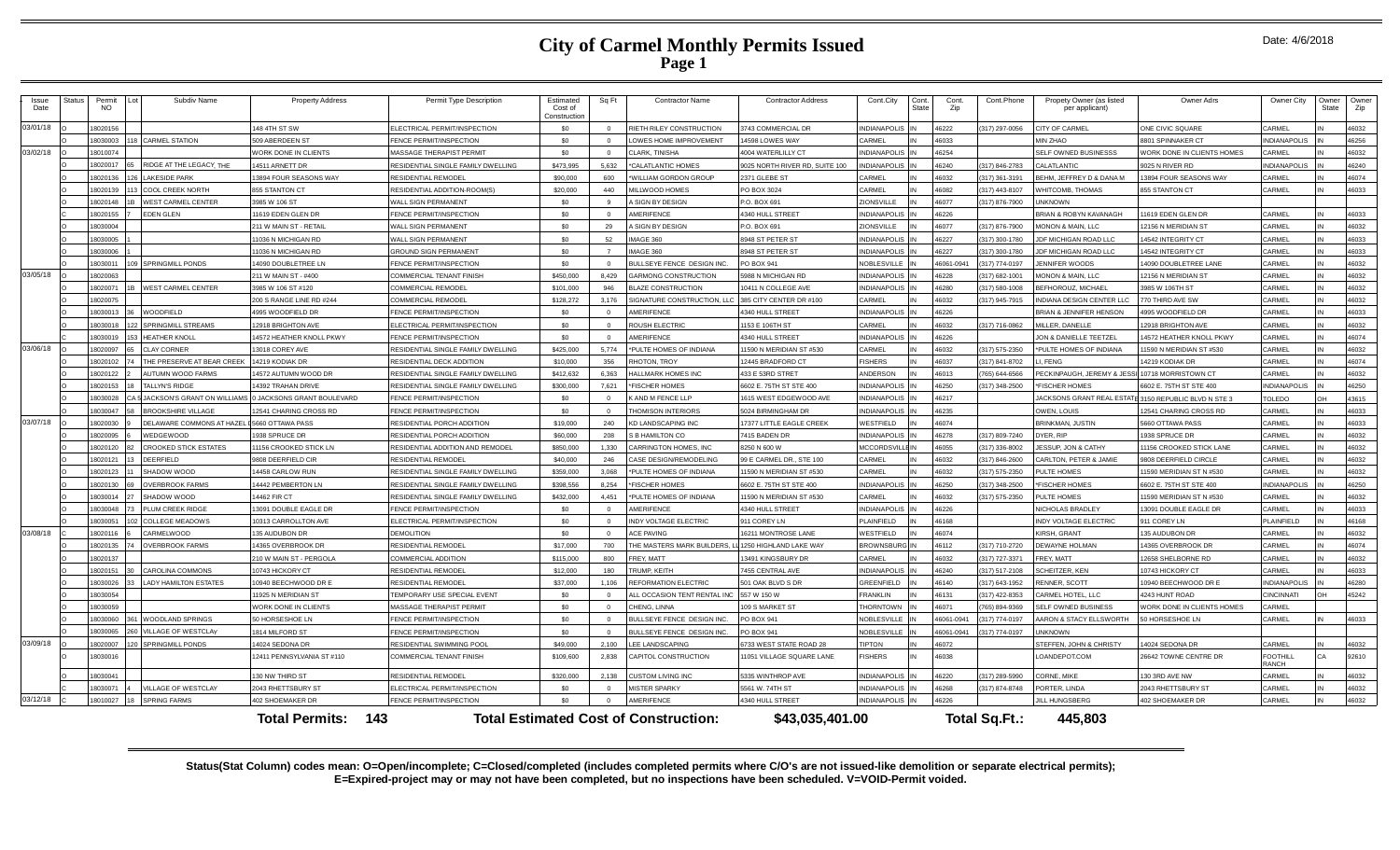### **City of Carmel Monthly Permits Issued Page 2**

| Issue     | Status | Permit   |    | Subdiv Name                                   | <b>Property Address</b>                                  | Permit Type Description               | Estimated               | Sq F           | <b>Contractor Name</b>                               | <b>Contractor Address</b>                    | Cont.City           | Cont  | Cont      | Cont.Phone     | Propety Owner (as listed                               | Owner Adrs                                     | Owner City          | Owner | Owner |
|-----------|--------|----------|----|-----------------------------------------------|----------------------------------------------------------|---------------------------------------|-------------------------|----------------|------------------------------------------------------|----------------------------------------------|---------------------|-------|-----------|----------------|--------------------------------------------------------|------------------------------------------------|---------------------|-------|-------|
| Date      |        | NO.      |    |                                               |                                                          |                                       | Cost of<br>Constructior |                |                                                      |                                              |                     | State | Zip       |                | per applicant)                                         |                                                |                     | State | Zip   |
| 03/12/18. |        | 18010103 |    | VILLAGE OF WESTCLAY                           | 1806 BLYTHE ST                                           | RESIDENTIAL SINGLE FAMILY DWELLING    | \$672,000               | 9.009          | *PULTE HOMES OF INDIANA                              | 11590 N MERIDIAN ST #530                     | CARMEL              |       | 16032     | (317) 575-2350 | PULTE HOMES                                            | 1690 N MERIDIAN ST #530                        | CARMEL              |       | 46032 |
|           |        | 18020077 |    | PARKWOOD CROSSING                             | 450 96TH ST E 4TH FLOOR                                  | <b>COMMERCIAL REMODEI</b>             | \$1,050,000             | 22.817         | HELLYER LEWIS, INC                                   | 211 S 12TH ST                                | PHILADELPHIA        |       | 19107     |                | STRATEGIC CAPITAL PARTNERS                             | 280 E 96TH ST #160                             | <b>NDIANAPOLIS</b>  |       | 46240 |
|           |        | 18020114 |    |                                               | 800 E 96 ST - 1ST & 4TH FLOOR                            | <b>COMMERCIAL TENANT FINISH</b>       | \$175,000               | 2,852          | <b>URNER CONSTRUCTION CO.</b>                        | 733 S WEST ST #200                           | <b>INDIANAPOLIS</b> |       | 16225     | (317) 829-7600 | <b>BRIAN DISBOROUGH</b>                                | 8900 KEYSTONE CROSSING #100                    | <b>INDIANAPOLIS</b> |       | 46240 |
|           |        | 18030008 |    | WOODBROOK DOWNS ESTATES                       | 13829 N GRAY RD                                          | RESIDENTIAL SINGLE FAMILY DWELLING    | \$400,000               | 4.358          | SMITH, GEORGE A                                      | 12933 BRONCOS DR                             | <b>FISHERS</b>      |       | 16037     | (317) 695-1402 | SMITH, GEORGE A                                        | 12933 BRONCOS DR                               | <b>ISHERS</b>       |       | 46037 |
|           |        | 18030010 |    | VALLEYBROOK                                   | 4866 N DEER RIDGE DR                                     | <b>RESIDENTIAL REMODEI</b>            | \$300,000               | 4 4 8 0        | CASE DESIGN/REMODELING                               | 99 E CARMEL DR., STE 100                     | CARMEL              |       | 46032     | (317) 846-2600 | SEELIG. KIM                                            | 4866 DEER RIDGE DR N                           | <b>CARMEL</b>       |       | 46033 |
|           |        | 18030023 |    | <b>OAK TREE</b>                               | 11660 OAK TREE WAY                                       | <b>RESIDENTIAL REMODEL</b>            | \$171,000               | 4 208          | CONSTRUMAX LLC                                       | 11650 OLIO RD STE 1000                       | <b>FISHERS</b>      |       | 46037     | (317) 658-3572 | PROJECT LIVING LLC                                     | 800 OAKLAWN DR                                 | <b>WESTFIELD</b>    |       | 46074 |
|           |        | 18030025 |    |                                               | 12550 SHELBORNE RD                                       | RESIDENTIAL ACCESSORY STRUCTURE       | \$14,000                | 252            | RADIANT SIERRA BUILDERS LLC                          | 3445 SEMINOLE TRAIL, PO BOX 287              | CHARLOTTSVIL VA     |       | 22911     | (434) 989-7162 | DAVIS, LINDSI                                          | 12550 SHELBOURNE RD                            | CARMEL              |       | 46032 |
|           |        | 18030038 |    |                                               | 11939 N MERIDIAN ST 2ND FLOOR                            | <b>COMMERCIAL TENANT FINISH</b>       | \$200,000               | 4.100          | <b>ITIMARK</b>                                       | 350 E NEW YORK ST., #200                     | <b>INDIANAPOLIS</b> |       | 46204     | (317) 577-7900 | 1939 OFFICE LLC                                        | 350 E NEW YORK ST #200                         | <b>INDIANAPOLIS</b> |       | 46204 |
|           |        | 18030040 |    | PARKWOOD CROSSING                             | 600 96TH ST E #500                                       | <b>COMMERCIAL TENANT FINISH</b>       | \$80,000                | 6.256          | BUILDSMART CONSTRUCTION, LLC 230 N RANGELINE RD      |                                              | CARMEL              |       | 16032     | (773) 842-2124 | STRATEGIC CAPITAL PARTNERS                             | 280 E 96TH ST #160                             | <b>NDIANAPOLIS</b>  |       | 46240 |
|           |        | 18030042 |    | <b>WALTER'S ROLLING ACRES</b>                 | 14 CIRCLE DR                                             | RESIDENTIAL DETACHED GARAGE OR CARPOI | \$18,000                | 720            | ELWARTOWSKI, KAY                                     | 14 CIRCLE DR                                 | CARMEL              |       | 16032     |                | LWARTOWSKI, KAY                                        | 4 CIRCLE DR                                    | CARMEL              |       | 46032 |
| 03/13/18  |        | 18020154 |    | HAZEL DELL CORNER                             | 13250 HAZEL DELL PKWY #100                               | COMMERCIAL TENANT FINISH              | \$211,000               | 3.103          | EDWARDS-RIGDON CONSTRUCTIO 105 COMMERCE DR - SUITE A |                                              | <b>DANVILLE</b>     |       | 46122     | (317) 745-0033 | GA HC REIT 11 HAZEL DELL MOB 18191 VON KARMAN AVE #300 |                                                | <b>RVINE</b>        | CA.   | 92612 |
|           |        | 18030001 |    | SAMUEL CAREY'S ADDITION                       | 241 S RANGE LINE RD                                      | RESIDENTIAL DETACHED GARAGE OR CARPOI | \$62,000                | 714            | RAYMOND, MARK AND JANET                              | 241 S RANGELINE RD                           | CARMEL              |       | 16032     |                | RAYMOND, MARK AND JANET                                | 241 S RANGELINE RD.                            | CARMEL              |       | 46032 |
|           |        | 18030015 |    |                                               | 4140 W 99 ST                                             | COMMERCIAL REMODEL                    | \$100,000               | 3,068          | BROWNING CONSTRUCTION INC                            | 6100 W 96TH ST #250                          | <b>INDIANAPOLIS</b> |       | 16278     | (317) 344-7373 | ACES POWER MARKETING                                   | 4140 99TH ST W                                 | CARMEL              |       | 46032 |
|           |        | 18030057 | 17 | <b>TALLYN'S RIDGE</b>                         | 14380 TRAHAN DRIVE                                       | RESIDENTIAL SINGLE FAMILY DWELLING    | \$783,000               | 6,716          | <b>FISCHER HOMES</b>                                 | 6602 E. 75TH ST STE 400                      | <b>INDIANAPOLIS</b> |       | 16250     | (317) 348-2500 | <b>FISCHER HOMES</b>                                   | 6602 E. 75TH ST STE 400                        | <b>NDIANAPOLIS</b>  |       | 46250 |
|           |        | 18030078 |    | <b>AVIAN GLEN</b>                             | 14162 DOVE DR                                            | <b>ENCE PERMIT/INSPECTION</b>         | \$0                     | $\Omega$       | ROYAL BUILDERS                                       | 15 N 700 W                                   | <b>EBANON</b>       |       | 46052     | (765) 894-1284 | <b>SCOTT &amp; SALLY ATCHESON</b>                      | 4162 DOVE DR                                   | <b>CARMEL</b>       |       | 46033 |
|           |        | 18030092 |    | <b>BRIAR CREEK</b>                            | 10574 E LAKESHORE DR                                     | <b>ENCE PERMIT/INSPECTION</b>         | \$0                     | $\Omega$       | <b>VAYNE BUGDEN</b>                                  | 10574 LAKESHORE DR EAST                      | CARMEL              |       | 16033     |                | <b>BUGDEN, WAYNE &amp; NIKKI</b>                       | 0574 LAKESHORE DR E                            | CARMEL              |       | 46033 |
| 03/14/18  |        | 18030045 |    | TRAILS AT AVIAN GLEN. THE                     | 5770 KILLDEER PL                                         | RESIDENTIAL DECK ADDITION             | \$8,000                 | 350            | <b>VENGER, JUSTIN</b>                                | 5770 KILLDEER PLACE                          | CARMEL              |       | 16033     |                | WENGER, JUSTIN                                         | 5770 KILLDEER PLACE                            | CARMEL              |       | 46033 |
|           |        | 18030049 |    | THE PRESERVE AT BEAR CREEK                    | 4416 VOYAGEUR WAY                                        | RESIDENTIAL SINGLE FAMILY DWELLING    | \$402,000               | 5.693          | *PULTE HOMES OF INDIANA                              | 1590 N MERIDIAN ST #530                      | CARMEL              |       | 16032     | (317) 575-2350 | PULTE HOMES                                            | 1590 MERIDIAN ST N #530                        | CARMEL              |       | 46032 |
|           |        | 18030050 |    | <b>CLAY CORNER</b>                            | 13066 COREY AVE                                          | RESIDENTIAL SINGLE FAMILY DWELLING    | \$418,000               | 5,774          | *PULTE HOMES OF INDIANA                              | 11590 N MERIDIAN ST #530                     | CARMEL              |       | 46032     | (317) 575-2350 | *PULTE HOMES OF INDIANA                                | 1590 N MERIDIAN ST #530                        | CARMEL              |       | 46032 |
|           |        | 18030102 |    |                                               | 0101 CARROLLTON AVE                                      | ELECTRICAL PERMIT/INSPECTION          | \$0                     | $\Omega$       | BURTNER ELECTRIC                                     | 787 N 10TH ST                                | NOBLESVILLE         |       | 46062     | (317) 773-7663 | AMB, DANIEL                                            | 0101 CARROLLTON AVE                            | NDIANAPOLIS         |       | 46280 |
| 03/15/18  |        | 18030039 |    | <b>KINGS MILL</b>                             | 2990 WINTERSET DR                                        | RESIDENTIAL REMODEI                   | \$180,000               | 444            | <b>B HAMILTON CO</b>                                 | 7415 BADEN DF                                | <b>INDIANAPOLIS</b> |       | 16278     | (317) 809-7240 | <b>CHILDRESS, SCOTT</b>                                | 2990 WINTERSET DR                              | CARMEL              |       | 46032 |
|           |        | 18030068 |    | JACKSON'S GRANT ON WILLIAMS                   | 12173 FRENZEL PKWY                                       | RESIDENTIAL SINGLE FAMILY DWELLING    | \$695,000               | 7,676          | DREES HOMES                                          | 900 E 96TH ST                                | <b>INDIANAPOLIS</b> |       | 6270      |                | DAVID WEEKLEY HOMES                                    | 9310 N MERIDIAN ST #100                        | NDIANAPOLIS         |       | 46260 |
|           |        | 1803007  |    | CAMDEN WALK                                   | 2748 SILVER OAKS DR                                      | RESIDENTIAL SINGLE FAMILY DWELLING    | \$500,000               | 6.318          | RICHARD J CARRIGER CO                                | 12315 HANCOCK ST. #30                        | CARMEL              |       | 16032     | (317) 846-9221 | CAMDEN WALK LLC                                        | 739 KEYSTONE WAY                               | CARMEL              |       | 46032 |
|           |        | 18030107 |    | <b>WOODFIELD</b>                              | 5295 N WOODFIELD DR                                      | ELECTRICAL PERMIT/INSPECTION          | \$0                     | $\sim$         | <b>MISTER SPARKY</b>                                 | 5561 W. 74TH ST                              | <b>INDIANAPOLIS</b> |       | 88964     | (317) 874-8748 | SHERRON, LI                                            | 5295 WOODFIELD DR N                            | CARMEL              |       | 46033 |
| 03/16/18  |        | 18030024 |    | VILLAGE OF WESTCLAY                           | 13235 BROAD ST                                           | RESIDENTIAL SWIMMING POOL             | \$25,000                | 64             | *TERRY POOL CO. INC                                  | 10350 N MICHIGAN RD                          | CARMEL              |       | 46032     | (317) 872-2502 | <b>EAH CROWLEY</b>                                     | 13235 BROAD ST                                 | CARMEL              |       | 46032 |
|           |        | 18030044 |    | LAKES AT TOWNE ROAD. THE                      | 2501 ALEXANDRA DR                                        | <b>RESIDENTIAL REMODEL</b>            | \$18,000                | 1.500          | ALL AROUND FIXIN                                     | 18901 NORTHBROOK CIF                         | WESTFIELD           |       | 46074     | (317) 903-0020 | <b>THIND, NAVI &amp; SAKDEEP</b>                       | 2501 ALEXANDRA DR                              | CARMEL              |       | 46074 |
|           |        | 18030052 |    | 259 VILLAGE OF WESTCLAY                       | 1808 MILFORD ST                                          | <b>RESIDENTIAL REMODEL</b>            | \$150,000               | 160            | RANEK, GORDIE                                        | 131 N RANGELINE RD                           | CARMEL              |       | 46032     | (317) 403-7543 | GROVE, PHIL & NICOLE                                   | 1808 MILFORD ST                                | CARMEL              |       | 46032 |
|           |        | 18030053 |    | 30A NORTH AUGUSTA                             | 9660 COMMERCE DR                                         | <b>COMMERCIAL REMODEL</b>             | \$60,000                | 5.242          | CARPENTERS SON                                       | 11903 E WELLAND ST                           | <b>INDIANAPOLIS</b> |       | 46229     | (317) 348-1769 | HORPE, KEN                                             | 9660 COMMERCE DR                               | CARMEL              |       | 46032 |
|           |        | 18030062 |    |                                               | 13450 N MERIDIAN ST - PLASTIC SURGERY COMMERCIAL REMODEL |                                       | \$210,000               | 2.881          | <b>SUMMIT CONSTRUCTION</b>                           | 1107 BURDSAL PARKWAY                         | <b>INDIANAPOLIS</b> |       | 46208     | (317) 634-6112 | ST. VINCENT HOSPITAL & HEALTH 13450 MERIDIAN ST N      |                                                | CARMEL              |       | 46032 |
|           |        | 18030074 | 52 | <b>OVERBROOK FARMS</b>                        | 14320 OVERBROOK DR                                       | RESIDENTIAL PORCH ADDITION            | \$20,000                | 250            | SPECTRUM LANDSCAPE SERVICE                           | 2207 N. 800 W.                               | <b>GREENFIELD</b>   |       | 16140     | (317) 777-3599 | KONIG, MANIGE                                          | 14320 OVERBROOK DR                             | <b>CARMEL</b>       |       | 46074 |
|           |        | 18030126 |    | <b>CONCORD VILLAGE</b>                        | 210 LEXINGTON BLVD                                       | ELECTRICAL PERMIT/INSPECTION          | \$0                     | $\Omega$       | <b><i>SHPAUGH ELECTRIC, INC</i></b>                  | 17902 N US 31, STE 5                         | WESTFIELD           |       | 16074     | (317) 896-2605 | <b>HUFF, DENNIS</b>                                    | 210 LEXINGTON BLVD                             | CARMEL              |       | 46032 |
| 03/19/18  |        | 18010120 |    | LAKES AT HAZEL DELL. THE                      | 12463 SHADOW COVE WAY                                    | FENCE PERMIT/INSPECTION               | \$0                     | $\overline{0}$ | <b>MPERIAL FENCE</b>                                 | 100 ACADEMY STREET                           | GREENWOOD           |       | 16143     | (317) 888-3241 | SHEPHERD, DONALD S & CHERY 12463 SHADOW COVE WAY       |                                                | CARMEL              |       | 46033 |
|           |        | 18020072 |    |                                               | 1111 W MAIN ST - PERGOLA                                 | <b>COMMERCIAL ADDITION</b>            | \$120,000               | 1,438          | THE SMART PERGOLA                                    | 12958 BRIGHTON AVE                           | CARMEL              |       | 16032     |                | <b>KEYSTONE CONSTRUCTION</b>                           | 47 PENNSYLVANIA ST S 10TH FLR                  | <b>INDIANAPOLIS</b> |       | 46204 |
|           |        | 18030072 |    | VILLAGE OF WESTCLAY                           | 2352 E ACADEMY LANE DR                                   | RESIDENTIAL SINGLE FAMILY DWELLING    | \$299,221               | 2,782          | DAVIS BUILDING GROUP                                 | 3950 PRIORITY WAY SOUTH DRIVE                | <b>INDIANAPOLIS</b> |       | 16240     |                | DUBISH, KORINE                                         | 7510 E 82ND ST                                 | NDIANAPOLIS         |       | 46256 |
|           |        | 18030103 |    | SUNRISE ON THE MONON                          | 9861 WINDSONG LN                                         | RESIDENTIAL SINGLE FAMILY DWELLING    | \$450,000               | 3,695          | 'OLD TOWN DESIGN                                     | 1132 S RANGELINE RD STE 200                  | CARMEL              |       | 16032     | (317) 626-8486 | <b>DUNCAN, STEVEN AND JANET</b>                        | 961 N HIGH MEADOW CT                           | <b>GREENWOOD</b>    |       | 46142 |
|           |        | 18030108 |    | <b>GRAY OAKS</b>                              | 4689 WELLSWOOD BEND                                      | RESIDENTIAL SINGLE FAMILY DWELLING    | \$595,000               | 6,122          | 'WEDGEWOOD BUILDING COMPAN 32 1ST ST NE              |                                              | CARMEL              |       | 16032     | (317) 669-6315 | NEDGEWOOD                                              | 32 1ST AVE NE                                  | <b>CARMEL</b>       |       | 46032 |
|           |        | 18030133 |    | <b>BROOKSHIRE NORTH</b>                       | 13054 ANDOVER DR                                         | ELECTRICAL PERMIT/INSPECTION          | \$0                     | $\Omega$       | <b>MISTER SPARKY</b>                                 | 5561 W. 74TH ST                              | <b>INDIANAPOLIS</b> |       | 46268     | (317) 874-8748 | <b>ELSTON, ARNOLD</b>                                  | 3054 ANDOVER DR                                | <b>CARMEL</b>       |       | 46033 |
|           |        | 18030135 |    | HOME PLACE                                    | 1105 E 106 ST                                            | ELECTRICAL PERMIT/INSPECTION          | \$0                     | $\overline{0}$ | EVANS, JOE                                           | 1105 E 106TH ST                              | CARMEL              |       | 16280     |                | EVANS, JOE                                             | 1105 E 106TH ST                                | CARMEL              |       | 46280 |
|           |        | 18030144 |    | 130 SUNRISE ON THE MONON                      | 1469 SUNDOWN CIR                                         | <b>ENCE PERMIT/INSPECTION</b>         | \$0                     | $\overline{0}$ | <b>BULLSEYE FENCE DESIGN INC.</b>                    | PO BOX 941                                   | NOBLESVILLE         |       | 16061-094 | (317) 774-0197 | SCHAEFER, ALEX & SHALUNA                               | 3636 HIGHLAND PARK DR                          | <b>GREENWOOD</b>    |       | 46143 |
| 03/20/18  |        | 18020103 |    | LAURELWOOD                                    | 1009 LAURELWOOD                                          | RESIDENTIAL REMODEL                   | \$12,870                | 200            | ROTH, STEVE                                          | 5257 CHEYENNE MOON                           | CARMEL              |       | 16033     |                | ROTH, STEVE                                            | 5257 CHEYENNE MOON                             | CARMEL              |       | 46033 |
|           |        | 18030017 |    | <b>WEST CARMEL CENTER</b>                     | 4335 106TH ST W #1200                                    | <b>COMMERCIAL TENANT FINISH</b>       | \$125,000               | 1.597          | DIXON, MATT                                          | 305 S MAIN ST                                | <b>FORTVILLE</b>    |       | 16040     | (317) 755-6655 | <b>VERITAS REALTY</b>                                  | 6440 WESTFIELD BLVD                            | <b>NDIANAPOLIS</b>  |       | 46220 |
|           |        | 18030043 |    | VILLAGE OF WESTCLAY                           | 2995 FEATHERBELL BLVD                                    | <b>RESIDENTIAL REMODEI</b>            | \$40,000                | 950            | <b>IIGH POINTE BUILDERS</b>                          | 145 SCRANTON CT                              | ZIONSVILLI          |       | 6077      | 254) 300-2020  | PULTE HOMES                                            | 1590 MERIDIAN ST N #530                        | <b>CARME</b>        |       | 46032 |
|           |        | 18030073 |    | CHAPMAN'S CLAIM AT PRAIRIE \                  | 5947 CHAPMAN'S TRI                                       | RESIDENTIAL PORCH ADDITION            | \$62,500                | 298            | CASE DESIGN/REMODELING                               | 99 E CARMEL DR., STE 100                     | CARMEL              |       | 16032     | (317) 846-2600 | MCCULLOUGH, JOHN & DORIS                               | 5947 CHAPMAS TRL                               | CARMEL              |       | 46033 |
|           |        | 18030077 |    | THE PRESERVE AT BEAR CREEK                    | 14230 KODIAK DR                                          | RESIDENTIAL SINGLE FAMILY DWELLING    | \$457,000               | 6.049          | *PULTE HOMES OF INDIANA                              | 11590 N MERIDIAN ST #530                     | CARMEL              |       | 16032     | (317) 575-2350 | PULTE HOMES                                            | 1590 MERIDIAN ST N #530                        | CARMEL              |       | 46032 |
|           |        | 18030085 |    | <b>SMOKEY RIDGE</b>                           | 3215 SMOKEY RIDGE LN                                     | RESIDENTIAL REMODEL                   | \$58,302                | 166            | CASE DESIGN/REMODELING                               | 99 E CARMEL DR., STE 100                     | CARMEL              |       | 46032     | (317) 846-2600 | MCCURDY, DIANE                                         | 3215 SMOKEY RIDGE LANE                         | CARMEL              |       | 46032 |
|           |        | 18030094 |    | 187 JACKSON'S GRANT ON WILLIAMS 12167 AMS RUN |                                                          | RESIDENTIAL SINGLE FAMILY DWELLING    | \$468,387               | 5,957          | DAVID WEEKLEY HOMES                                  | 9310 NORTH MERIDIAN STREET, STE INDIANAPOLIS |                     |       | 16260     | (317) 669-8500 | DAVID WEEKLEY HOMES                                    | 9310 NORTH MERIDIAN STREET, STE 1 INDIANAPOLIS |                     |       | 46260 |
|           |        | 18030099 |    | 180 JACKSON'S GRANT ON WILLIAMS 12162 AMS RUN |                                                          | RESIDENTIAL SINGLE FAMILY DWELLING    | \$586,726               | 6,324          | 'DAVID WEEKLEY HOMES                                 | 9310 NORTH MERIDIAN STREET. STE              | <b>INDIANAPOLIS</b> |       | 16260     | (317) 669-8604 | DAVID WEEKLEY HOMES                                    | 9310 NORTH MERIDIAN STREET. STE                | <b>INDIANAPOLIS</b> |       | 46260 |
|           |        |          |    |                                               |                                                          |                                       |                         |                |                                                      |                                              |                     |       |           |                |                                                        |                                                |                     |       |       |

**Total Permits: Total Estimated Cost of Construction: \$43,035,401.00 143 Total Sq.Ft.: 445,803**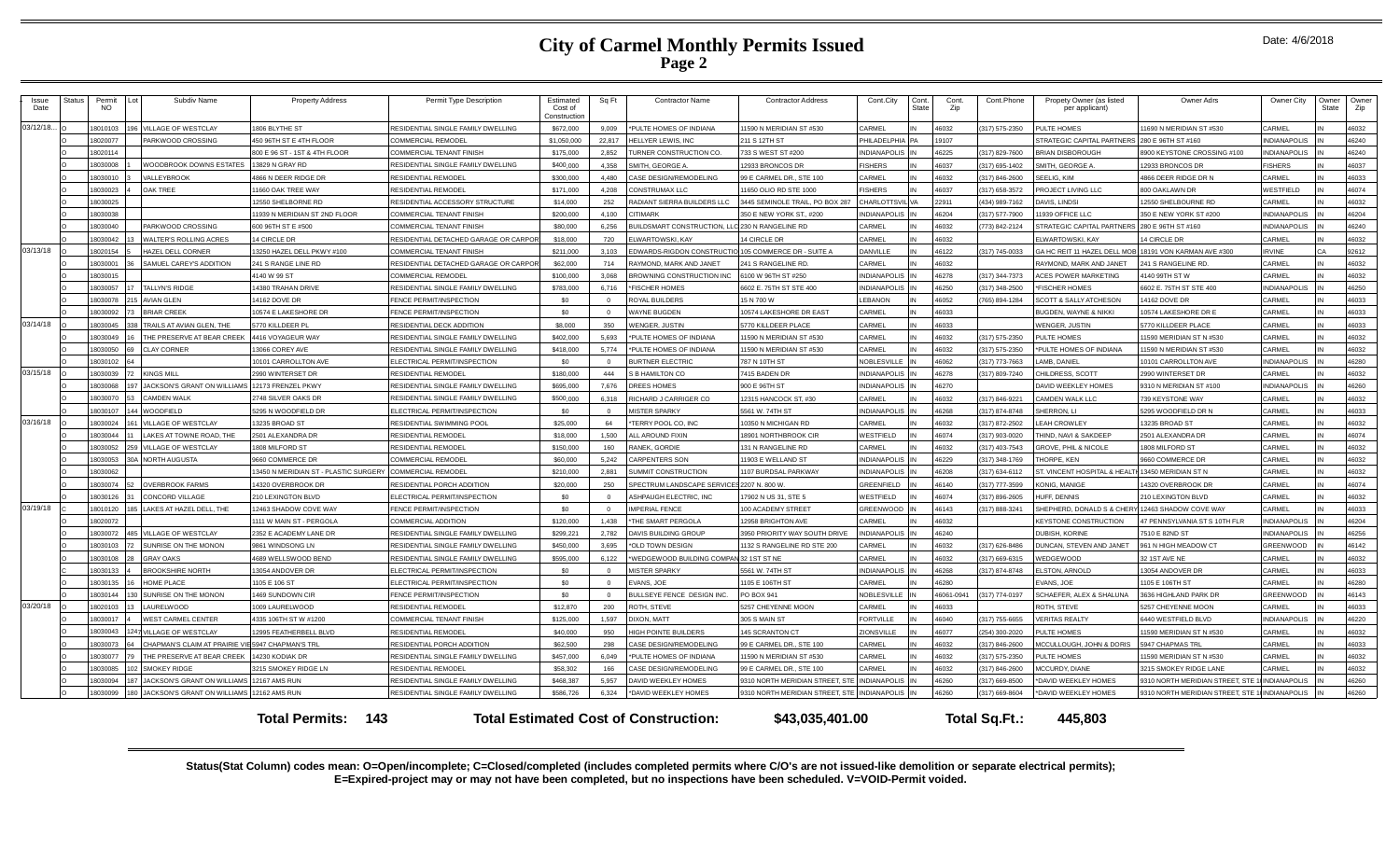### **City of Carmel Monthly Permits Issued Page 3**

| Issue<br>Date | Statu: | Permit<br><b>NO</b> |     | Subdiv Name                                          | <b>Property Address</b>      | Permit Type Description               | Estimated<br>Cost of<br>Construction | Sq Ft          | <b>Contractor Name</b>                       | <b>Contractor Address</b>       | Cont.City           | Cont<br>State | Cont.<br>Zip | Cont.Phone     | Propety Owner (as listed<br>per applicant) | Owner Adrs                                    | Owner City          | Owner<br>State | Owner<br>Zip |
|---------------|--------|---------------------|-----|------------------------------------------------------|------------------------------|---------------------------------------|--------------------------------------|----------------|----------------------------------------------|---------------------------------|---------------------|---------------|--------------|----------------|--------------------------------------------|-----------------------------------------------|---------------------|----------------|--------------|
| 03/20/18.     |        | 8030104             |     | SUNRISE ON THE MONON                                 | 1494 DAYLIGHT DR             | RESIDENTIAL SINGLE FAMILY DWELLING    | \$510,000                            | 5,210          | *OLD TOWN DESIGN                             | 132 S RANGELINE RD STE 200      | CARMEL              |               | 46032        | (317) 626-8486 | ANDENBERGH, BERT & ALEIDA                  | 8901 RIVER CROSSING BLVD APT 411              | <b>INDIANAPOLIS</b> |                | 46240        |
|               |        | 8030145             |     | <b>ENOX TRACE</b>                                    | 932 LENOX LN                 | ELECTRICAL PERMIT/INSPECTION          | \$0                                  | $\Omega$       | <b>MISTER SPARKY</b>                         | 5561 W. 74TH ST                 | <b>INDIANAPOLI</b>  |               | 88964        | (317) 874-8748 | NOUFFER JIM                                | 332 LENNOX LANE STE 205                       | CARMEL              |                | 46032        |
|               |        | 8030150             |     | SADDLEBROOK AT SHELBORNE                             | 3219 HOMESTRETCH DR          | FENCE PERMIT/INSPECTION               | \$0                                  | $\overline{0}$ | BULLSEYE FENCE DESIGN INC.                   | PO BOX 941                      | <b>VOBLESVILLE</b>  |               | 46061-094    | (317) 774-0197 | SUNIL & BAGYA THOLPADY                     | 3219 HOMESTRETCH DR                           | CARMEL              |                | 46032        |
|               |        | 8030151             |     |                                                      | NW CORNER OF 7255 BARKERS ST | FLECTRICAL PERMIT/INSPECTION          | \$0                                  | $\Omega$       | <b>FELECOM PLACEMENT. INC.</b>               | 178 N 1100 F                    | <b>ZIONSVILLE</b>   |               | 46077        | (317) 769-4777 | SPECTRUM                                   | 3030 ROOSEVELT AVE                            | <b>INDIANAPOLIS</b> |                | 46218        |
| 03/21/18      |        | 8020124             |     | THE SANCTUARY AT 116TH STREE 4409 EAGLECREST PL      |                              | RESIDENTIAL SINGLE FAMILY DWELLING    | \$385,000                            | 5.503          | <b>RYAN HOMES INC</b>                        | 3425 WOODFIELD CROSSING STE 3   | <b>INDIANAPOLIS</b> |               | 46240        | (317) 371-6577 | *RYAN HOMES INC                            | 3425 WOODFIELD CROSSING STE 310\ INDIANAPOLIS |                     |                | 46240        |
|               |        | 8020134             |     |                                                      | 3535 E 116 ST                | COMMERCIAL SWIMMING POOL              | \$998,000                            | 14,726         | L TURNER                                     | 1000 W OAK ST                   | ZIONSVILLE          |               | 16077        |                | WOODLAND SPRINGS INC                       | PO BOX 171                                    | CARMEI              |                | 46082        |
|               |        | 8030069             |     | AVIAN GLEN                                           | 14316 AVIAN WAY              | RESIDENTIAL ADDITION-ROOM(S)          | \$35,000                             | 240            | ATIO ENCLOSURES                              | 715 KINCAID DR. #400            | <b>ISHERS</b>       |               | 86038        | 317) 579-2255  | GALBRETH, BRANDON                          | 14316 AVIAN WAY                               | CARMEI              |                | 46033        |
|               |        | 8030110             |     | CLAY CORNER                                          | 13030 COREY AVE              | RESIDENTIAL SINGLE FAMILY DWELLING    | \$366,000                            | 4.909          | PULTE HOMES OF INDIANA                       | 1590 N MERIDIAN ST #530         | CARMEL              |               | 46032        | (317) 575-2350 | PULTE HOMES                                | 11590 N. MERIDIAN ST #530                     | CARMEL              |                | 46032        |
|               |        | 8030119             |     | <b>JACKSON'S GRANT ON WILLIAMS</b>                   | 12172 FRENZEL PKWY           | RESIDENTIAL SINGLE FAMILY DWELLING    | \$471.965                            | 6.547          | DREES HOMES                                  | 900 E 96TH ST                   | <b>NDIANAPOLI</b>   |               | 46270        |                | DAVID WEEKLEY HOMES                        | 9310 N MERIDIAN ST #100                       | <b>INDIANAPOLIS</b> |                | 46260        |
|               |        | 8030121             |     | <b>JACKSON'S GRANT ON WILLIAMS</b>                   | <b>12234 AMS RUN</b>         | RESIDENTIAL SINGLE FAMILY DWELLING    | \$503,000                            | 6.559          | DREES HOMES                                  | 900 E 96TH ST                   | <b>NDIANAPOLIS</b>  |               | 46270        |                | DAVID WEEKLEY HOMES                        | 9310 N MERIDIAN ST #100                       | <b>INDIANAPOLIS</b> |                | 46260        |
| 03/22/18      |        | 8020035             |     |                                                      | <b>12045 N ILLINOIS ST</b>   | COMMERCIAL NEW STRUCTURE              | \$5,500,000                          | 56,589         | <b>CPM INC</b>                               | 0053 N HAGUE RD                 | <b>NDIANAPOLIS</b>  |               | 46256        | (317) 842-8040 | SOHUM DEVELOPMENT, LLC                     | 7050 E. 21ST STREET                           | <b>INDIANAPOLIS</b> |                | 46219        |
|               |        | 8030046             |     | ASHMOOR                                              | 3539 ROSENDALE DR            | RESIDENTIAL SINGLE FAMILY DWELLING    | \$300,000                            | 8.250          | *CALATLANTIC HOMES                           | 025 NORTH RIVER RD, SUITE 100   | NDIANAPOLIS         |               | 46240        | (317) 846-2783 | *CALATLANTIC HOMES                         | 0025 NORTH RIVER RD, SUITE 100                | <b>NDIANAPOLIS</b>  |                | 46240        |
|               |        | 8030055             |     | THE MEADOWS AT THE LEGACY                            | 14087 LARSON DRIVE           | RESIDENTIAL SINGLE FAMILY DWELLING    | \$300,000                            | 6.009          | *CALATLANTIC HOMES                           | 025 NORTH RIVER RD, SUITE 100   | NDIANAPOLIS         |               | 46240        | (317) 846-2783 | *CALATLANTIC HOMES                         | 9025 NORTH RIVER RD, SUITE 100                | NDIANAPOLIS         |                | 46240        |
|               |        | 8030115             |     | WOODS AT SHELBORNE. THE                              | 3310 SPRUCE WOOD CT          | RESIDENTIAL SINGLE FAMILY DWELLING    | \$591,000                            | 7.678          | PULTE HOMES OF INDIANA                       | 1590 N MERIDIAN ST #530         | CARMEL              |               | 46032        | (317) 575-2350 | <b>PULTE HOMES</b>                         | 11590 MERIDIAN ST N #530                      | CARMEL              |                | 46032        |
|               |        | 8030169             |     | CLAYBRIDGE AT SPRINGMILL                             | 686 MAYEAIR I N              | <b>ENCE PERMIT/INSPECTION</b>         | \$0                                  | $\overline{0}$ | <b>MERIFENCE</b>                             | 1340 HULL STREET                | <b>NDIANAPOLIS</b>  |               | 16226        |                | <b>RICHARD AND ANNA NEWCOMB</b>            | 686 MAYFAIR LN                                | CARMEL              |                | 46032        |
| 03/23/18      |        | 8020087             |     |                                                      | 4550 CLAY TERRACE BLVD, #100 | COMMERCIAL TENANT FINISH              | \$500,000                            | 4.701          | CCS CONSTRUCTION                             | <b>8675 MEMORIAL DR</b>         | PLAIN CITY          |               | 13064        | 614) 467-9910  | SIMON PROPERTY GROUP                       | 225 WEST WASHINGTON ST                        | <b>INDIANAPOLIS</b> |                | 46204        |
|               |        | 8030127             |     |                                                      | 140 3RD ST NW                | RESIDENTIAL SINGLE FAMILY DWELLING    | \$620,140                            | 6.330          | <b>HOMES BY MCKENZIE</b>                     | <b>1631 LISBORN DR</b>          | CARMEI              |               | 6033         | (317) 574-7616 | <b>HOMES BY MCKENZIE INC</b>               | <b>4631 LISBORN DR</b>                        | CARME               |                | 46032        |
| 03/26/18      |        | 8010104             |     |                                                      | 12656 ROSEBERY ST            | RESIDENTIAL SINGLE FAMILY DWELLING    | \$872,000                            | 8,737          | *PULTE HOMES OF INDIANA                      | 1590 N MERIDIAN ST #530         | CARMEL              |               | 46032        | (317) 575-2350 | VALTERS, SHELLY                            | 720 N RANGELINE RD                            | CARMEI              |                | 46032        |
|               |        | 8030111             |     | COLLEGE HILLS                                        | 9615 COLLEGE AVE             | <b>DEMOLITION</b>                     | \$0                                  | $\Omega$       | CASEY-BERTRAM CONSTRUCTI                     | 5780 F 25TH ST                  | <b>NDIANAPOLIS</b>  |               | 46218        | (317) 546-3366 | <b>CHARLES VAN BUREN GROUP.</b>            | 9777 N COLLEGE AVE                            | <b>INDIANAPOLIS</b> |                | 46280        |
|               |        | 18030122            |     | <b>TAYLOR TRACE</b>                                  | 14529 TAYLOR TRACE DR        | RESIDENTIAL SWIMMING POOL             | \$60,000                             | 1.012          | NDIANA POOLS AND SPAS                        | 210 S WALNUT ST                 | <b>ILOOMINGTON</b>  |               | 47401        |                | COLVIN. TIMOTHY J & MONICA R               | 14529 TAYLOR TRACE DF                         | CARMEL              |                | 46033        |
|               |        | 8030155             |     | <b>BAYHILL AT WATERSTONE</b>                         | 5136 WYNSTONE WAY            | <b>RESIDENTIAL REMODEL</b>            | \$35.635                             | 580            | <b>FAIRCHILD SERVICES GROUP LLO</b>          | 3185 N SHADELAND AVE STE 200    | <b>NDIANAPOLIS</b>  |               | 46226        | (317) 432-6758 | LYNCH, REBECCA                             | 5136 WYNSTONE WAY                             | CARMEL              |                | 46033        |
|               |        | 18030180            |     | <b>WORTHINGTON ESTATES</b>                           | 1313 EDINBURGH DR            | FENCE PERMIT/INSPECTION               | \$0                                  | $\overline{0}$ | <b>GLIDDEN FENCE CO, INC</b>                 | <b>PO BOX 481</b>               | <b>NESTFIELD</b>    |               | 46074        | (317) 867-5140 | SADLER, DAVID                              | 1313 EDINBURGH DR                             | CARMEL              |                | 46033        |
|               |        | 8030181             | 20  | COOL CREEK NORTH                                     | 228 RED OAK RDG              | <b>ENCE PERMIT/INSPECTION</b>         | \$0                                  | $\overline{0}$ | KD LANDSCAPING INC                           | <b>17377 LITTLE EAGLE CREEK</b> | VESTFIELD           |               | 16074        |                | ORI DIANA GRIFFITH                         | 228 RED OAK RIDGE                             | <b>ARME</b>         |                | 46033        |
|               |        | 8030185             |     | <b>MOHAWK CROSSING</b>                               | 13013 TARKINGTON COMM        | <b>ENCE PERMIT/INSPECTION</b>         | \$0                                  | $\overline{0}$ | BULLSEYE FENCE DESIGN INC.                   | PO BOX 941                      | <b>VOBLESVILLE</b>  |               | 46061-094    | (317) 774-0197 | <b>JAMES &amp; PATRICIA RUSSELL</b>        | <b>13013 TARKINGTON CMN</b>                   | CARMEI              |                | 46033        |
|               |        | 8030186             |     |                                                      | 871 AMERICAN WAY W           | <b>ELECTRICAL PERMIT/INSPECTION</b>   | \$0                                  | $\Omega$       | <b>MISTER SPARKY</b>                         | 5561 W. 74TH ST                 | <b>NDIANAPOLIS</b>  |               | 6268         | 317) 874-8748  | NDERSON, MARTIN                            | 371 AMERICAN WAY W                            | CARME               |                | 46032        |
| 03/27/18      |        | 8020131             |     |                                                      | 14299 CLAY TERRACE BLVD #160 | <b>COMMERCIAL TENANT FINISH</b>       | \$50,000                             | 743            | KORT BUILDERS                                | 3709 CASTLE PARK DR             | NDIANAPOLIS         |               | 16256        | (317) 872-4181 | <b><i>NASHINGTON PRIME GROUP</i></b>       | 180 EAST BROAD STREET                         | <b>COLUMBUS</b>     |                | 43215        |
|               |        | 18020150            |     |                                                      | 13390 ILLINOIS ST #147       | COMMERCIAL REMODE                     | \$25,000                             | 625            | DRA LUKE KUSH'S PAINTING                     | 1218 METCALE AVE #396           | <b>OVERLAND PA</b>  |               | 66212        | (913) 888-0230 | <b>K CARME</b>                             | 200 SPRUCE ST #200                            | DENVER              | rη.            | 80230        |
|               |        | 8030027             |     | <b>STANFORD PARK</b>                                 | 3529 CARDINAL WAY            | <b>RESIDENTIAL REMODEI</b>            | \$39,000                             | 1,350          | MIDWEST RESTORATION                          | 4350 MUNDY DR STE 800, #259     | <b>NOBLESVILLE</b>  |               | 46060        |                | SAMBARAJU, SRINIVAS                        | 3529 CARDINAL WAY                             | CARMEL              |                | 46074        |
|               |        | 8030100             | 118 | MOFFITT FARM AT PRAIRIE VIEW                         | 13217 GRIFFIN RUN            | <b>RESIDENTIAL REMODEL</b>            | \$115.112                            | $\overline{0}$ | <b>WEISS &amp; COMPANY, LLC</b>              | 1048 SUMMIT DR                  | CARMEL              |               | 46032        | (317) 844-5095 | COLE, ROBERT                               | 13217 GRIFFIN RUN                             | CARMEL              |                | 46033        |
|               |        | 8030109             | 80  | JACKSON'S GRANT ON WILLIAMS                          | 1202 FRENZEL PKWY            | RESIDENTIAL SINGLE FAMILY DWELLING    | \$950,000                            | 7,520          | *WEDGEWOOD BUILDING COMPA                    | 32 1 ST ST NE                   | CARMEL              |               | 46032        | (317) 669-6315 | WEDGEWOOD BUILDING COMF                    | 32 1ST ST NF                                  | CARMEL              |                | 46032        |
|               |        | 8030139             | 181 | JACKSON'S GRANT ON WILLIAMS                          | <b>12156 AMS RUN</b>         | RESIDENTIAL SINGLE FAMILY DWELLING    | \$741,908                            | 6,434          | DAVID WEEKLEY HOMES                          | 310 NORTH MERIDIAN STREET, STE  | <b>INDIANAPOLIS</b> |               | 08961        | (317) 669-8604 | *DAVID WEEKLEY HOMES                       | 3310 NORTH MERIDIAN STREET, STE 1             | <b>INDIANAPOLIS</b> |                | 46260        |
|               |        | 8030143             |     | SHELBOURNE ESTATES                                   | <b>12966 AIRHART BLVD</b>    | RESIDENTIAL SWIMMING POOL             | \$58,000                             | 986            | OOLS OF FUN                                  | 891 CLARK CREEK ROAD            | PLAINFIELD          |               | 46168        | (317) 839-3311 | <b>SCHNEIDER, JOHN &amp; MONA</b>          | 2966 AIRHART BLVD                             | <b>NESTFIELD</b>    |                | 46074        |
| 03/28/18      |        | 8020032             |     | SPRINGMILL RIDGE                                     | 12954 PORTSMOUTH DR          | RESIDENTIAL SWIMMING POOL             | \$68,000                             | 880            | MYETTE POOLS INC                             | 750 E KESSLER BLVD              | NDIANAPOLI:         |               | 6220         | (317) 796-1003 | <b>IANSEN, MARK &amp; SUSAN</b>            | 12954 PORTSMOUTH DRIVE                        | CARMEI              |                | 46032        |
|               |        | 8030097             |     | HERITAGE AT SPRING MILL                              | 11216 HERITAGE VIEW LANE     | RESIDENTIAL SINGLE FAMILY DWELLING    | \$268,000                            | 6.056          | *PULTE HOMES OF INDIANA                      | 1590 N MERIDIAN ST #530         | CARMEL              |               | 46032        | (317) 575-2350 | *PULTE HOMES OF INDIANA                    | 11590 N MERIDIAN ST #530                      | CARMEL              |                | 46032        |
|               |        | 8030129             | 192 | <b>JACKSON'S GRANT ON WILLIAMS</b>                   | 12184 FRENZEL PKWY           | RESIDENTIAL SINGLE FAMILY DWELLING    | \$450,900                            | 6.395          | DREES PREMIER HOMES                          | 900 E 96TH ST                   | <b>NDIANAPOLIS</b>  |               | 46240        | (317) 295-7176 | *DREES PREMIER HOMES                       | 900 E 96TH ST                                 | INDIANAPOLIS        |                | 46240        |
|               |        | 8030130             | 22A | THE GROVE AT THE LEGACY                              | 7217 ANTIQUITY DRIVE         | RESIDENTIAL SINGLE FAMILY DWELLING    | \$344,675                            | 2.596          | PYATT BUILDERS                               | <b>68 W CARMEL DR</b>           | CARMEL              |               | 46033        | (317) 981-0211 | *PYATT BUILDERS                            | 168 W CARMEL DR                               | CARMEL              |                | 46033        |
|               |        | 8030131             |     | THE GROVE AT THE LEGACY                              | 7219 ANTIQUITY DRIVE         | RESIDENTIAL SINGLE FAMILY DWELLING    | \$358,405                            | 3.377          | *PYATT BUILDERS                              | <b>68 W CARMEL DR</b>           | CARMEL              |               | 46033        | (317) 981-0211 | *PYATT BUILDERS                            | 168 W CARMEL DR                               | CARMEI              |                | 46033        |
|               |        | 18030156            | 156 | <b>WORTHINGTON ESTATES</b>                           | 14340 WHITWORTH DR           | FENCE PERMIT/INSPECTION               | \$0                                  | $\overline{0}$ | <b>BULLSEYE FENCE DESIGN INC.</b>            | PO BOX 941                      | <b>VOBLESVILLE</b>  |               | 16061-094    | (317) 774-0197 | <b>SAM &amp; RENEE NAYLOR</b>              | 14340 WHITWORTH DR                            | CARMEL              |                | 46033        |
|               |        | 8030183             |     | <b>OVERBROOK FARMS</b>                               | 3871 PELHAM RD               | <b>ENCE PERMIT/INSPECTION</b>         | \$0                                  | $\Omega$       | <b>BULL SEYE FENCE DESIGN INC.</b>           | 20 BOX 941                      | <b>VOBLESVILLE</b>  |               | 16061-094    | (317) 774-0197 | <b>DUVAL, STEVE</b>                        | 8871 PELHAM RD                                | <b>NESTFIELD</b>    |                | 46074        |
|               |        | 8030206             |     | <b>JACKSON'S GRANT ON WILLIAMS</b>                   | 12321 JACKSONS GRANT BLVD    | FENCE PERMIT/INSPECTION               | \$0                                  | $\overline{0}$ | & K FENCE                                    | 920 BROOKVILLE ROAD             | <b>NDIANAPOLIS</b>  |               | 16219        |                | <b>MARK MEIER</b>                          | 12321 JACKSON GRANT BLVD                      | CARMEL              |                | 46032        |
| 03/29/18      |        | 8020073             |     |                                                      | <b>13345 ILLINOIS ST</b>     | COMMERCIAL NEW STRUCTURE              | \$10,400,000                         | 38.537         | CORNERSTONE MEDICAL CONST                    | 902 N MERIDIAN ST #205          | <b>NDIANAPOLIS</b>  |               | 6260         | (317) 841-9900 | DEPAUW UNIVERSITY UND 80%                  | DEPAUW DEPAUW UNIV ADMIN BLDG                 | <b>GREENCASTL</b>   |                | 46135        |
|               |        | 8030096             |     | CLARIDGE FARM                                        | 1321 HELFORD LN              | RESIDENTIAL PORCH ADDITION            | \$68,800                             | 393            | WESTWIND CONSTRUCTION                        | 110 LEEWARD CIRCLE              | <b>NDIANAPOLIS</b>  |               | 16256        | (317) 578-1168 | <b>WESLEY, CHARLES &amp; PATTY</b>         | 1321 HELFORD LANE                             | CARMEL              |                | 46032        |
|               |        | 18030123            |     | SPRING RUN ESTATES                                   | 1764 BURNING TREE LN         | RESIDENTIAL DETACHED GARAGE OR CARPOR | \$350,000                            | 1.940          | CUSTOM LIVING INC                            | 3335 WINTHROP AVE               | <b>NDIANAPOLIS</b>  |               | 46220        | (317) 289-5990 | LAYMAN, BRENT AND SARAH                    | 1764 BURNING TREE LANE                        | CARMEI              |                | 46032        |
|               |        | 8030212             |     | WOODLANDS. THE                                       | 3605 STRATFORD PI            | FENCE PERMIT/INSPECTION               | \$0                                  | $\Omega$       | <b>BULLSEYE FENCE DESIGN INC.</b>            | PO BOX 941                      | <b>VOBLESVILLE</b>  |               | 16061-094    | 317) 774-0197  | <b>NTHONY KANE</b>                         | <b>8605 STRATFORD PL</b>                      | CARMEI              |                | 46033        |
| 03/30/18      |        | 8030029             | 94  | JACKSON'S GRANT ON WILLIAMS                          | 1236 SKYTAG DR               | RESIDENTIAL SINGLE FAMILY DWELLING    | \$689,000                            | 6,398          | <b>HOMES BY MCKENZIE</b>                     | <b>1631 LISBORN DR</b>          | CARMEL              |               | 16033        | (317) 574-7616 | HOMES BY MCKENZIE                          | <b>1631 LISBORN DR</b>                        | CARMEL              |                | 46033        |
|               |        | 8030095             |     | WOODS AT LIONS CREEK                                 | 4541 PANTHERA LEO DR         | RESIDENTIAL PORCH ADDITION            | \$12,000                             | 180            | <b>IVERS EDGE DESIGN</b>                     | <b>3150 WAHPIHANI DE</b>        | <b>FISHERS</b>      |               | 46038        | (317) 748-3949 | <b>FASE, LINDA</b>                         | <b>1541 PANTHERA LEO DR</b>                   | CARME               |                | 46074        |
|               |        | 8030134             |     | <b>IACKSON'S GRANT ON WILLIAMS 514 BRIDGEMONT LN</b> |                              | RESIDENTIAL SINGLE FAMILY DWELLING    | \$552,800                            | 5.833          | *HOMES BY MCKENZIE                           | <b>1631 LISBORN DR</b>          | CARMEL              |               | 16033        | 317) 574-7616  | *HOMES BY MCKENZIE                         | <b>4631 LISBORN DR</b>                        | CARMEI              |                | 46033        |
|               |        |                     |     |                                                      |                              |                                       |                                      |                |                                              |                                 |                     |               |              |                |                                            |                                               |                     |                |              |
|               |        |                     |     |                                                      | <b>Total Permits: 143</b>    |                                       |                                      |                | <b>Total Estimated Cost of Construction:</b> | \$43,035,401.00                 |                     |               |              | Total Sq.Ft.:  | 445.803                                    |                                               |                     |                |              |